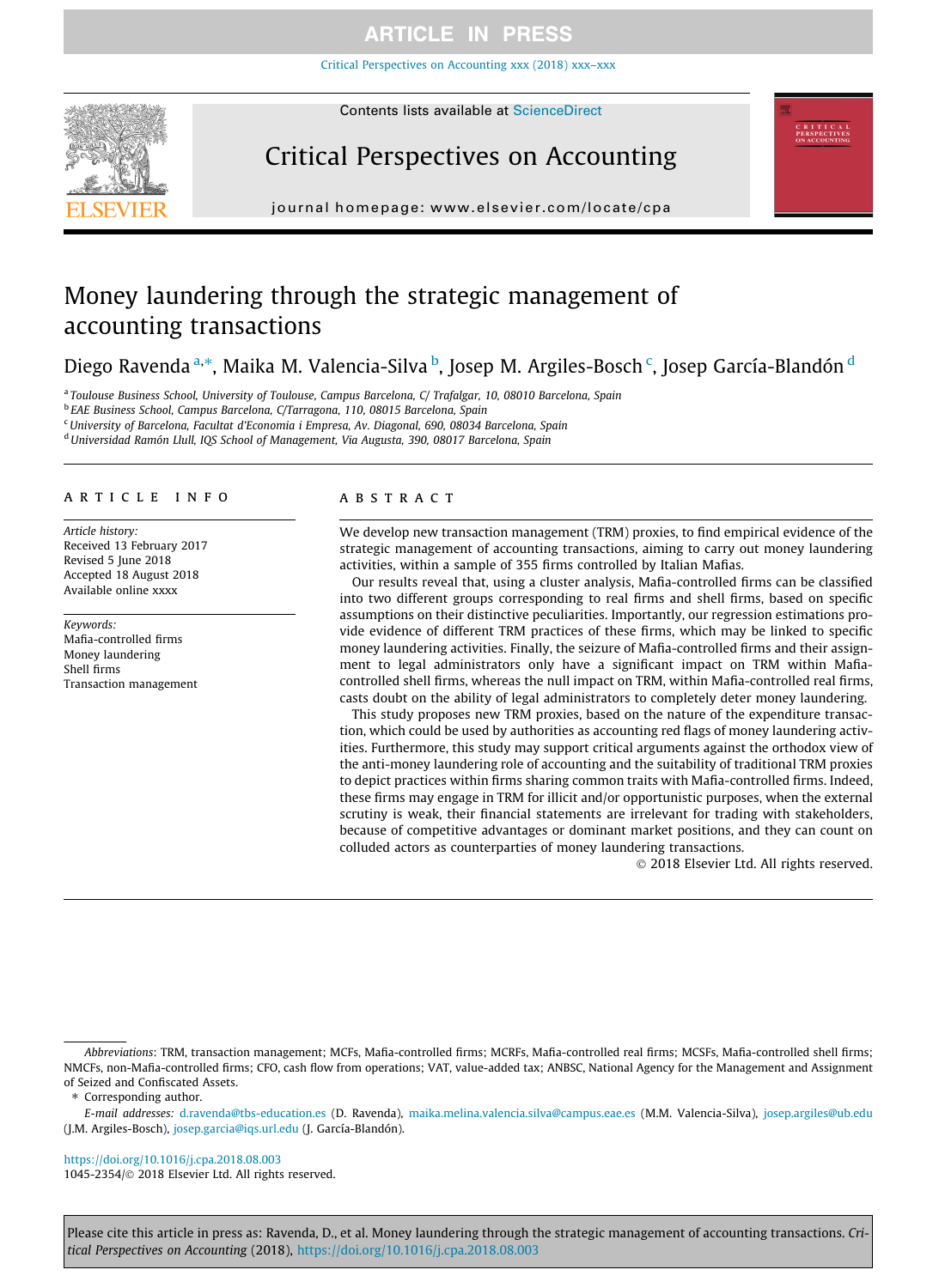## 1. Introduction

This paper intends to determine whether the strategic management of accounting transactions, aiming to carry out money laundering activities within firms in specific contexts, leave some detectable traces in the financial accounting information, which can act as red flags of illicit practices. In this regard, [Neu, Everett, Rahaman, and Martinez \(2013\)](#page-19-0) argue that it is the strategic use of accounting transactions that simultaneously supports the realization of criminal business activities and consolidates criminal networks among public servants, businessmen, and politicians. More specifically, we examine transaction management (TRM) within a sample of 355 firms, defined as Mafia-controlled firms (MCFs), given that they are controlled, directly or indirectly (through figureheads and strawmen), by a Mafia clan affiliated with an Italian Mafia organization such as: Cosa Nostra, 'Ndrangheta, Camorra, or Sacra Corona Unita ([Champeyrache, 2014](#page-18-0)). In this regard, the firms in our sample are defined as MCFs because they have been seized by judicial authorities, following the accusation of Mafia-type association against their owners, based on the article 416-bis of the Italian criminal law. Importantly, this article prescribes the seizure and confiscation of all the assets, including firms and company shares, of the charged person, which consist of the proceeds of the crime or their investment. Seized MCFs are managed by legal administrators appointed by judicial authorities with the purpose of continuing the business activities and keeping the level of employment in full respect of the law. Therefore, this study analyses MCFs not only before the intervention of judicial authorities, when Mafiosi owners hold full control, but also after their seizure and assignment to legal administrators. Indeed, an additional purpose of this paper is to determine whether there is a significant change in TRM practices of MCFs following their seizure.

Despite the difficulties in producing accurate estimates, recent studies [\(Calderoni, 2014b; Savona & Riccardi, 2015](#page-18-0)) reveal that the annual illegal proceeds of Mafia organizations in Italy amount to approximately 10.7 billion Euros. In addition, about 9% of the total investment of Mafia organizations in the legal economy between 2007 and 2013 consists of firms [\(Transcrime,](#page-20-0) [2013](#page-20-0)). These figures provide evidence of the significant presence of MCFs in Italy. However, prior research suggests that Italian Mafias also operate in other European countries such as Spain, Germany and Netherlands ([Forgione, 2009; Roth, 2010;](#page-19-0) [Transcrime, 2013\)](#page-19-0). Furthermore, money laundering transactions involving firms are widespread in Europe ([Eurostat., 2013](#page-18-0)) and in most of the other world countries, as evidenced by the Panama Papers [\(ICIJ, 2016](#page-19-0)).

With the purpose of distinguishing Mafia-controlled real firms (MCRFs), that engage in real business activities as well as serving as a cover for criminal transactions, from Mafia-controlled shell firms (MCSFs), that only act as a vehicle for money laundering without having significant assets or operations, we carry out a cluster analysis on the pre-seizure MCFs sample, by using clustering variables that may clearly identify the two groups, based on specific assumptions. The two resulting clusters differ, consistently with our predictions, and are assumed to correspond to MCRFs and MCSFs, respectively. Subsequently, our results, based on TRM proxies, provide evidence of the different TRM practices of these firms, which may be linked to specific money laundering activities. Finally, the seizure of MCFs and the consequent intervention of legal administrators only have a significant impact on the TRM practices of MCSFs, whereas the insignificant change in the TRM proxies for MCRFs casts doubt on the ability of legal administrators to completely deter money laundering.

TRM can be situated within the academic literature on earnings management through real activities manipulation. In this regard, prior research examines earnings management within firms engaging in financial statement fraud and other socially irresponsible practices [\(Chaney, Faccio, & Parsley, 2011; Gargouri, Shabou, & Francoeur, 2010; Jones, Krishnan, & Melendrez,](#page-18-0) [2008; Perols & Lougee, 2011](#page-18-0)), which may reflect some aspects of MCFs. In particular, [Ravenda, Argilés-Bosch, and Valencia-](#page-19-0)[Silva \(2015\)](#page-19-0) develop a logistic regression model to classify MCFs from non-Mafia-controlled firms (NMCFs) using several financial variables. However, unlike our study, in [Ravenda et al.'s \(2015\)](#page-19-0) paper empirical findings are not ascribed to definite money laundering strategies and do not specifically address TRM practices (no specific hypotheses are developed). Furthermore, the results do not consider the heterogeneity within MCFs, based on the distinction between real firms and shell firms, and they may be driven by uncontrolled factors. Finally, the effect of the seizure is not analysed, the MCFs sample is significantly smaller (198 firms), and the earnings management models are those used in previous studies, which raise concerns about their low explanatory power and consequent ability to detect fraudulent practices ([Dechow, Ge, & Schrand, 2010;](#page-18-0) [Jones et al., 2008\)](#page-18-0). Moreover, in a subsequent study, [Ravenda, Valencia-Silva, Argilés-Bosch, and Garcia-Blandon \(2018\)](#page-19-0) show how MCFs manipulate specific accruals to disguise illicit practices and smooth earnings, without considering external transactions and without separating shell firms from real firms. In addition, accruals may only provide mechanical and indirect accounting signals of money laundering through year-end adjustments, whereas our examined transactions, involving cash and/or resources transfers, may be the tool to practically launder dirty money. Finally, other studies ([Bivona, 2012; Fabrizi,](#page-18-0) [Malaspina, & Parbonetti, 2017; Transcrime, 2013](#page-18-0)) carry out descriptive analyses of samples or cases of seized MCFs, including sometimes financial data, attempting to build a taxonomy and examining management issues after their seizure. Also in this case, they do not empirically address TRM aimed at money laundering.

Hence, to the best of our knowledge, our paper is the first which provides empirical evidence about the strategic management of accounting transactions as a means of carrying out specific money laundering activities within MCFs. Importantly, the results of this paper may be applied to any criminal organization which engages in money laundering by strategically managing accounting transactions. Indeed, previous research shows the analogies among accounting strategies put in place by distinct criminal organizations to establish criminal networks and achieve their illicit purposes [\(Neu, Everett,](#page-19-0) [& Rahaman, 2015; Sargiacomo, Ianni, D'Andreamatteo, & Servalli, 2015](#page-19-0)). Specifically, this study shows that, unlike listed companies, unlisted MCFs may have incentives to strategically manage accounting transactions for illicit or opportunistic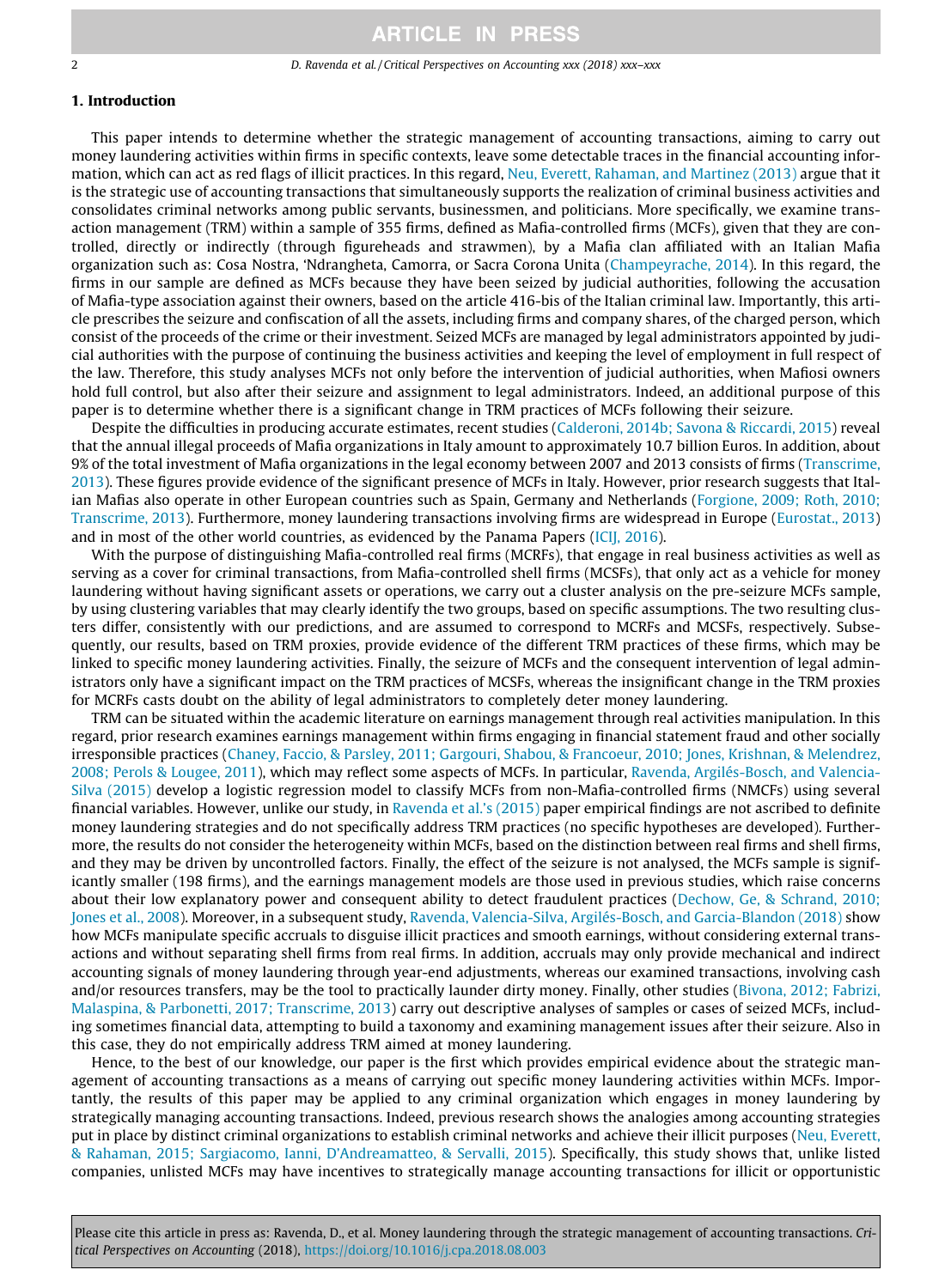purposes, when their financial statements are irrelevant for trading with stakeholders, because of specific competitive advantages or dominant market positions. Furthermore, our paper develops alternative TRM proxies which, by informing on the nature of the managed expenditure transactions, provide further insights to the conclusions arising from the proxies adopted in prior studies. Specifically, our study may help practitioners and regulators to identify accounting red flags, which could enhance the performance of risk assessment models aiming to uncover money laundering-related activities within firms. Finally, the outcomes of our research may question the orthodox view on the anti-money laundering role of accounting and support a more radical perspective asserting that, to be effective in the global fight against corruption and money laundering, accounting should promote more transparency and accountability towards the victims of criminal practices and the society in general [\(Everett, Neu, & Rahaman, 2007](#page-18-0)).

The remainder of the paper proceeds as follows: the next section describes the context of MCFs; the third section defines the theoretical framework and develops the hypotheses; the fourth section describes the methodology; the fifth section presents the results and their discussion; the final section includes concluding remarks.

#### 2. The context of Mafia-controlled firms

Previous studies [\(Fantò, 1999; Gambetta & Sugden, 1995](#page-19-0)) suggest that MCFs differ from lawful NMCFs in three basic aspects: the owners are directly or indirectly related to a Mafia organization; funding may mainly arise from illegal activities; criminal methods are often used to support business activities. Therefore, legal and illegal activities are closely interconnected within MCFs, since the former mostly serve to launder proceeds stemming from the latter ([Fantò, 1999](#page-19-0)). However, Mafia organizations infiltrate the legal economy by taking over legitimate businesses not only to enhance and launder their illegally earned profits, but also to consolidate their power and gain social consensus by generating job opportunities for the local population [\(Fantò, 1999; Riccardi, 2014\)](#page-19-0). [Fantò \(1999\)](#page-19-0) asserts that the usage of criminal methods (e.g. intimidation and corruption), embedded in the modus operandi of MCFs while carrying out business, allows MCFs to benefit from competitive advantages over NMCFs. In particular, MCFs discourage competitors by gaining business opportunities (e.g. awards of public contracts) and achieving better contractual conditions with business counterparties (e.g. suppliers, employees, customers) through the employment of illegal means [\(Arlacchi, 2010\)](#page-18-0).

A full comprehension of the features of MCFs cannot disregard the socio-economic and political context in which they operate. In this regard, a model defined as fraud triangle may theoretically explain the influence of the context on the MCFs modus operandi. Based on this model, the illegality within an organization is determined by the simultaneous presence and interaction of incentive or pressure to carry out the illicit practice, opportunity to commit the fraud (e.g. internal controls are weak or non-existent), and personal attitude fostering the rationalization or self-justification of the fraud [\(Cohen & Zarowin,](#page-18-0) [2010; Morales, Gendron, & Guénin-Paracini, 2014](#page-18-0)). All these elements could be identified within the context of MCFs. Indeed, the aforementioned incentives of Mafiosi owners to infiltrate the legal economy through MCFs are supported by the protection opportunity granted by the Mafia organization and its networks. Furthermore, employees may be pressured to rationalize and self-justify illegal behaviors ([Cohen, Ding, Lesage, & Stolowy, 2010](#page-18-0)), in order to safeguard their job in a depressed economic environment with high unemployment such as that of Southern Italy.

In this respect, Mafiosi owners hold an economic power arising from the control of scarce resources which fosters illicit activities within MCFs ([Lukes, 2005; Palmer, 2012](#page-19-0)). In this line, [Champeyrache \(2014\)](#page-18-0) theoretically explains the modus operandi of MCFs by referring to the artificial scarcity construct. More specifically, Mafiosi owners through MCFs employ criminal methods to control and restrict to non-Mafiosi entrepreneurs the access to economic resources in their territories. This practice decreases the resource supply relative to their demand, makes resources artificially scarce and allows MCFs to gain a monopolistic power, which enhances their social status, mystification, and legitimacy. Indeed, these restrictions on access to resources create an incentive for non-Mafiosi individuals to abide mafia rules, in order to gain access to resources and be included in the upper strata [\(Champeyrache, 2014\)](#page-18-0). In particular, MCFs monopolize strategic sectors (e.g. raw materials and public contracts) and artificially inflate prices of the controlled resources by creating entry barriers for the non-Mafiosi entrepreneurs that are then prevented from freely developing new business activities ([Arlacchi, 2010](#page-18-0)). This monopolistic scenario dominated by MCFs is confirmed by previous research showing that sectors more extensively infiltrated by Mafia organizations present the characteristics of: high labour and cash intensiveness, low technology, prevalence of small and medium-sized businesses competing on local markets (e.g. construction), weak foreign competition, and strong public regulation allowing Mafia organizations to exert influence on public officials and politicians and gain preferential treatment in obtaining public resources [\(Riccardi, 2014; Sciarrone & Storti, 2014\)](#page-19-0).

On the other hand, the institutional context also supports the development of MCFs and their illicit modus operandi with a relatively low risk of detection. Indeed, as well as pursuing the profit, Mafia organizations seek political control of the territories where they operate [\(Mattina, 2011](#page-19-0)). In particular, they infiltrate the state and local authorities by influencing electoral results and interfering in the market for votes [\(Buonanno, Prarolo, & Vanin, 2016\)](#page-18-0). Hence, Mafia activities find fertile ground in contexts characterized by weak public governance and enforcement of regulations aiming to protect property rights and public resources from misappropriation [\(Della Porta & Vannucci, 2011; Gambetta & Sugden, 1995; Venkatesh,](#page-18-0) [1997\)](#page-18-0). Furthermore, public institutions and regulators, deeply infiltrated by Mafia organizations and contaminated with illegality, may lack the ''arm's length" social distance which is needed for an effective and independent scrutiny and assessment ([Gabbioneta, Greenwood, Mazzola, & Minoja, 2013\)](#page-19-0). In this regard, prior research finds that in certain situations government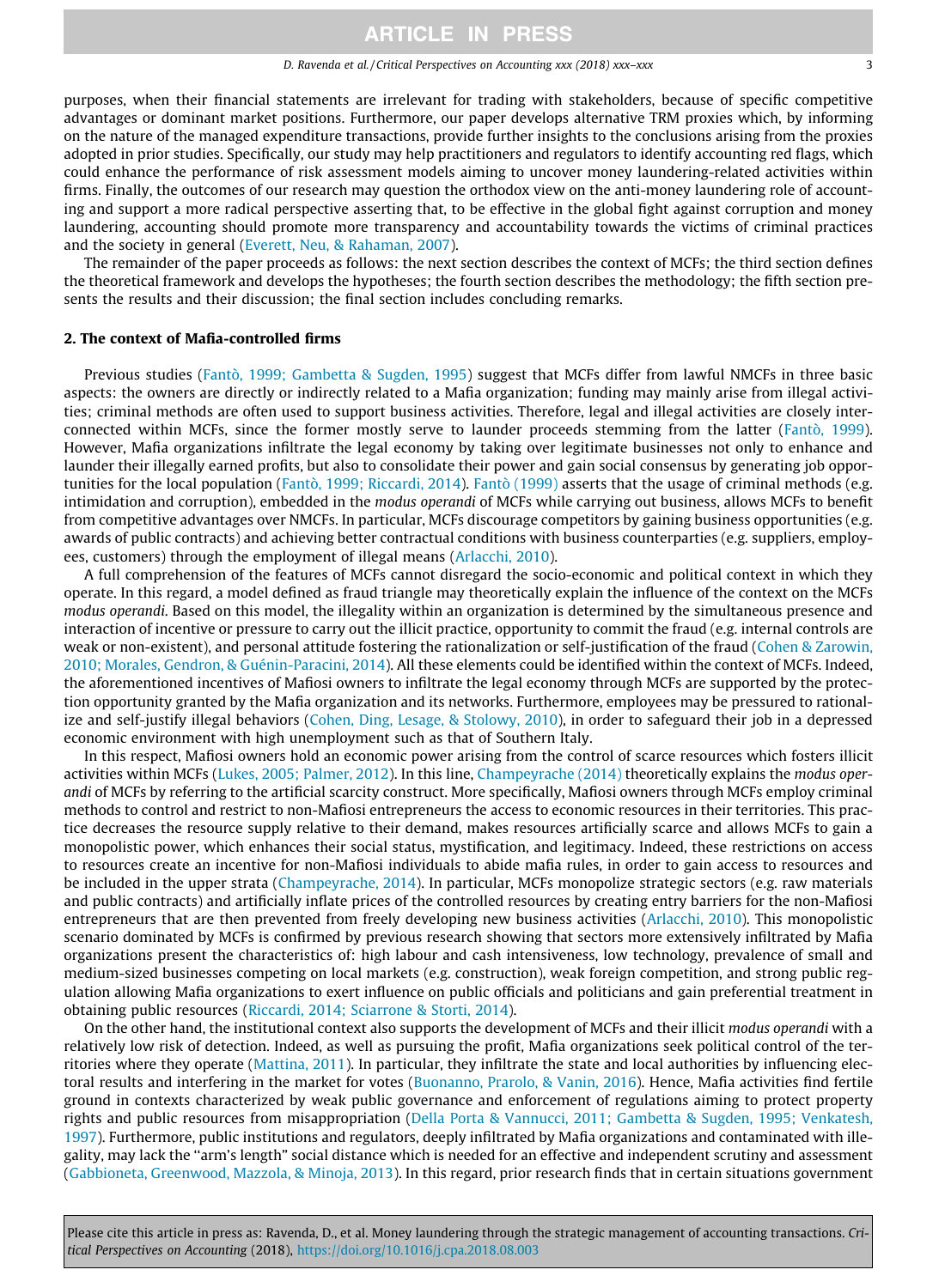#### <span id="page-3-0"></span>4 D. Ravenda et al. / Critical Perspectives on Accounting xxx (2018) xxx–xxx

auditors or inspectors, subjugated to political powers, may refrain from reporting on illicit practices involving politicians of their circle ([Neu et al., 2015; Radcliffe, 2008\)](#page-19-0).

Finally, based on some institutional theories, regulators tend to relax their scrutiny on firms which gain legitimacy of ethical and socially responsible organizations by explicitly meeting social expectations and providing benefits to the society, even if they do so only symbolically ([Bromley & Powell, 2012; Gabbioneta et al., 2013\)](#page-18-0). Specifically, MCFs enhance their social acceptance by offering job opportunities, which represent scarce sources of income in the weak Southern Italian economy [\(Calderoni, 2014a; Gambetta & Reuter, 1995\)](#page-18-0). Therefore, authorities may refrain from effective intervention, strict enforcement of rules, and thorough investigation of alleged illegal activities related to MCFs, because of the social support from a part of local inhabitants which may grant MCFs a kind of protection or immunity.

## 3. Theoretical Framework, related research and hypothesis development

### 3.1. Transaction management in prior research

Previous research finds that, in order to achieve their objectives, managers adopt different techniques to opportunistically manage reported earnings, including both the execution of specific transactions (D. A. [Cohen, Dey, & Lys, 2008;](#page-18-0) [Roychowdhury, 2006; Zang, 2012](#page-18-0)), which commonly affect expenses and CFO, and the manipulation of accruals, which does not impact CFO. In this paper, we mainly focus on TRM proxies that we expect to exhibit significant differences for MCFs, as an evidence of fraudulent and opportunistic practices. Previous studies define TRM in the context of real activities manipulation as actions that change the timing or structuring of an operation, investment, and/or financing transaction, without a sound economic justification, in order to influence the output of the accounting system [\(Cohen & Zarowin, 2010;](#page-18-0) [Roychowdhury, 2006](#page-18-0)). Specifically, prior research documents that managers of listed companies provide price discounts or more lenient credit terms to temporarily boost sales. Furthermore, they overproduce to lower the cost of goods sold, and reduce discretionary expenditures such as selling, general and administrative (SG&A) and R&D, in order to improve reported margins (D. A. [Cohen & Zarowin, 2010; Roychowdhury, 2006; Zang, 2012](#page-18-0)). Hence, sales manipulation and overproduction cause abnormally high production costs relative to sales, and reduction of discretionary expenditures causes abnor-mally low discretionary expenditures relative to sales. As [Roychowdhury \(2006\)](#page-19-0) suggests, the effect of these manipulation methods on CFO is multidirectional and consequently ambiguous.

It should be noted that we use the term TRM, rather than earnings management through real activities manipulation, for several reasons. First, it is more difficult for MCFs to infer the direction of the related impact on earnings. Indeed, due to their supposed illicit purposes, we assume for MCFs a higher probability of fraudulent manipulations, which may be reflected in abnormal and inconsistent cost patterns. Second, the reference to ''real activities" may be misleading for MCFs, as abnormal costs may be due to fictitious transactions. Finally, we mostly examine costs rather than revenues, given that abnormal costs are estimated relative to revenues. It is noteworthy that we talk about costs rather than expenses, given that we focus on the resource acquisition transactions in the current year, irrespective of whether they are expensed or inventoried.

We expect MCFs to manage transactions differently and for different purposes from listed firms mostly considered in previous studies on TRM. Therefore, TRM proxies used in previous research (D. A. [Cohen & Zarowin, 2010; Duellman, Ahmed, &](#page-18-0) [Abdel-Meguid, 2013; Roychowdhury, 2006; Zang, 2012\)](#page-18-0) such as abnormal CFO, abnormal production costs and abnormal discretionary expenses may not be able to accurately portrait the TRM patterns within MCFs or at least their outcomes should lead to different conclusions. In particular, we do not expect MCFs to resort to overproduction as a tool to increase earnings as assumed by [Roychowdhury \(2006\)](#page-19-0). Indeed, overproduction may have undesirable effects for MCFs such as: increasing reported earnings and taxable income and reducing current CFO. Furthermore, MCFs benefit from competitive advantages granted by criminal methods and may not need to provide price discounts to temporarily boost sales. Finally, because of the particularities of MCFs and the sectors in which they mostly operate, we expect discretionary expenses related to R&D and SG&A to represent a relative small percentage of total reported operating expenses. Hence, in our study we classify costs by nature rather than by function, in accordance with the legal structure of the income statement in Italy, and we adopt as proxies for TRM: abnormal personnel costs, abnormal material costs including both raw materials and merchandise, abnormal service costs as well as the previously used abnormal CFO.

#### 3.2. Hypotheses on transaction management within MCFs

Prior studies suggest that TRM within listed companies is mainly carried out to inflate earnings rather than underreporting them [\(Cohen & Zarowin, 2010; Cohen et al., 2008; Roychowdhury, 2006](#page-18-0)). Conversely, we analyse unlisted firms whose TRM purposes may not be consistent with those of listed firms. Specifically, prior research finds tax avoidance to be a main motivation for earnings management in unlisted firms, particularly in countries with strong tax alignment, such as Italy [\(Coppens & Peek, 2005; Gavana, Guggiola, & Marenzi, 2013; Marques, Rodrigues, & Craig, 2011\)](#page-18-0). However, [Coppens and](#page-18-0) [Peek \(2005\)](#page-18-0) find that unlisted firms, whose outcome of negotiations with stakeholders greatly depends on the quality of their accounting information, are less likely to downward manage earnings for tax avoidance. Indeed, this practice may result in negative consequences at the firm level such as unfavorable terms of trades with stakeholders, larger costs of debt/equity, higher probability of lawsuits and being investigated by tax authorities ([Coppens & Peek, 2005; Ibrahim &](#page-18-0)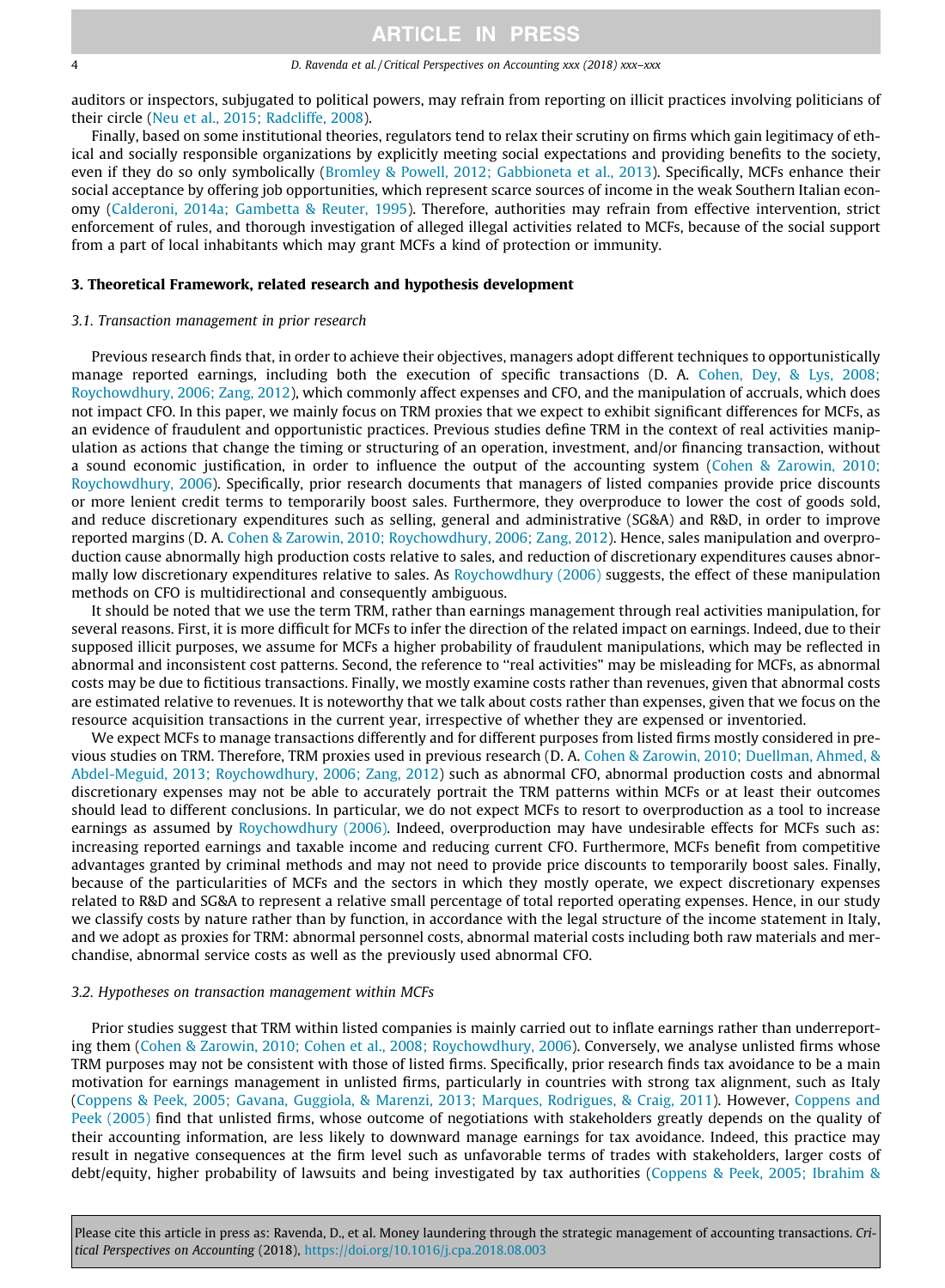[Xu, 2011\)](#page-18-0). Nonetheless, unlike unlisted NMCFs, the availability of black money deriving from illicit practices attenuates or eliminates the MCFs need for bank funding and the associated incentive to show positive financial results as well as an acceptable earnings quality. Furthermore, favorable trades with the other stakeholders (e.g. suppliers, customers, employees, etc.) are guaranteed by the adoption of criminal methods granting competitive advantages and dominant market positions ([Arlacchi, 2010; Champeyrache, 2014\)](#page-18-0). Finally, the Mafia infiltrated in the political institutions may provide protection against investigations and inspections of tax authorities ([Buonanno et al., 2016; Gambetta & Sugden, 1995](#page-18-0)). In this regard, previous research finds that a lower monitoring intensity also due to political connections is associated with more intensive earnings management ([Chaney et al., 2011; Duellman et al., 2013](#page-18-0)). Therefore, MCFs may avoid the trade-offs in financial and tax reporting decisions which are typical of unlisted firms.

These reduced constraints to downward manage earnings through transactions for income tax avoidance purposes may lead MCFs to downward manipulate revenues or upward manipulate material costs (e.g. through forged invoices). In both cases, these practices may result in abnormally high material costs with respect to sales, as measured by the related TRM proxy we adopt in this paper. Importantly, higher material costs relative to sales can also allow MCFs to fraudulently increase the input value-added tax (VAT) credit on their purchases relative to the output VAT debit on their sales. This may finally result in a VAT refund claim of the taxpayer to tax authorities, whether credits exceed debits ([Hybka, 2014; Keen &](#page-19-0) [Smith, 2006](#page-19-0)). These tax benefits achievable through TRM may further enhance the competitive advantages of MCFs, which may be able to reduce selling prices or bid for public sector contracts with lower prices than competitors [\(Caneppele,](#page-18-0) [Calderoni, & Martocchia, 2009; Martocchia, Tenti, & Calderoni, 2014; Sargiacomo et al., 2015; Savona, 2015](#page-18-0)). Hence, these lower selling prices may further boost abnormal material costs relative to sales.

It is noteworthy that tax avoidance is strictly related to money laundering, a raison d'être for MCFs. Indeed, on the one hand, proceeds from tax evasion should definitely be laundered in a later stage and, on the other hand, money laundering is an opportunity for tax avoidance [\(Mihu, 2012; Subashi, 2013; Zdanowicz, 2009\)](#page-19-0). More specifically, money laundering is the process of transforming the proceeds of crime (e.g. ''dirty money") into apparently legitimate assets through a series of transactions, aiming to disguise the illegal source of proceeds, and bring them back into the legal circuit of the economy ([Irwin,](#page-19-0) [Choo, & Liu, 2012; Schneider & Windischbauer, 2008; Walker & Unger, 2009](#page-19-0)). This definition is also consistent with that of European Union law.<sup>1</sup> Money laundering is needed given that most of all illegal transactions are carried out by cash that needs to be turned into usable assets [\(Chong & Lopez-De-Silanes, 2015; Schneider & Windischbauer, 2008\)](#page-18-0). Methods of money laundering have become increasingly complex and ingenious. However, three basic phases are traditionally identified: placement, layering and integration [\(He, 2010; Irwin et al., 2012](#page-19-0)). Placement is the first stage process of introducing the cash generated from crime into the financial system or the retail economy, by avoiding regulatory controls. Layering is the second stage process of distancing the funds from their illegal source and ownership through a complex web of financial transactions. Integration is the last stage process consisting in converting the illegal funds into apparently legitimate business earnings. Some of these steps may be omitted, depending on the circumstances [\(Levi & Van Duyne, 2005\)](#page-19-0).

MCFs may be involved in all the aforementioned money laundering stages. For example, the creation or acquisition of a business by the Mafia, using proceeds coming from illicit activities, can be categorized within the integration stage. On the other hand, [Martocchia et al. \(2014\)](#page-19-0) describe various cases of MCFs involved in public procurement which engage in the socalled trade-based money laundering [\(Ferwerda et al., 2013; Zdanowicz, 2009](#page-19-0)). Previous studies situate this form of money laundering among the most used layering technique ([He, 2010; Irwin et al., 2012\)](#page-19-0). In this regard, in its definition of tradebased money laundering, The [Financial Action Task Force. \(2006\)](#page-19-0) highlights the use of trade transactions, in order to disguise and legitimize the proceeds of criminal activities. This is practically carried out through forged invoices related to fictitious trade transactions or whose price, quantity or quality of goods and services are misreported ([Rezaee, 2005\)](#page-19-0). It is noteworthy that trade-based money laundering is closely connected to the aforementioned tax avoidance practices, given that the manipulation of trade transactions directly affects income tax and VAT. In particular, previous studies document that MCFs first win public sector contracts by employing criminal methods such as corruption and influence-peddling [\(Caneppele et al.,](#page-18-0) [2009; Grossi & Pianezzi, 2016; Savona, 2010\)](#page-18-0). In a second stage, MCFs record fake or inflated invoices for materials not actually employed or not satisfying the required quality standards, in order to transfer cash to colluded shell or front companies<sup>2</sup> which ultimately kick the money back to the Mafia members and/or corrupt politicians and public officials [\(Martocchia et al.,](#page-19-0) [2014](#page-19-0)). Sometimes these fake invoices are recorded in parallel to undeclared purchases of materials, carried out by MCFs at lower prices using black money, which is in this way laundered ([Caneppele et al., 2009; Riccardi, 2014](#page-18-0)). Further research on corruption in public procurement [\(Della Porta & Vannucci, 2007; Grossi & Pianezzi, 2016; Neu et al., 2015; Piga, 2011\)](#page-18-0), whose control represents a relevant business for the Mafia [\(Savona, 2015\)](#page-20-0), documents the successful bidder's practice of inflating costs, as a way of increasing the ultimate public contract price according to the contract terms. Importantly, all these fraudulent schemes are likely to result in higher abnormal material costs, which also entail the aforementioned benefits in terms of income tax and VAT.

Another money laundering scheme is based on the usage of cash intensive businesses to introduce illicit cash into the banking system (placement) ([Gilmour & Ridley, 2015\)](#page-19-0). Specifically, in this scheme a business, typically expected to carry out most of its sales through anonymous cash transactions (e.g. restaurants, hotels, retail stores, convenience stores, etc.),

<sup>&</sup>lt;sup>1</sup> Article 1 of Directive 2005/60/EC of the European Parliament and of the Council of 26 October 2005 on the prevention of the use of the financial system for the purpose of money laundering and terrorist financing.

 $2$  The difference between shell company and front company is that the former is fictitious because it has no real operating activities, whereas the latter has real businesses as well as serving as a cover for the criminal transactions ([He, 2010](#page-19-0)).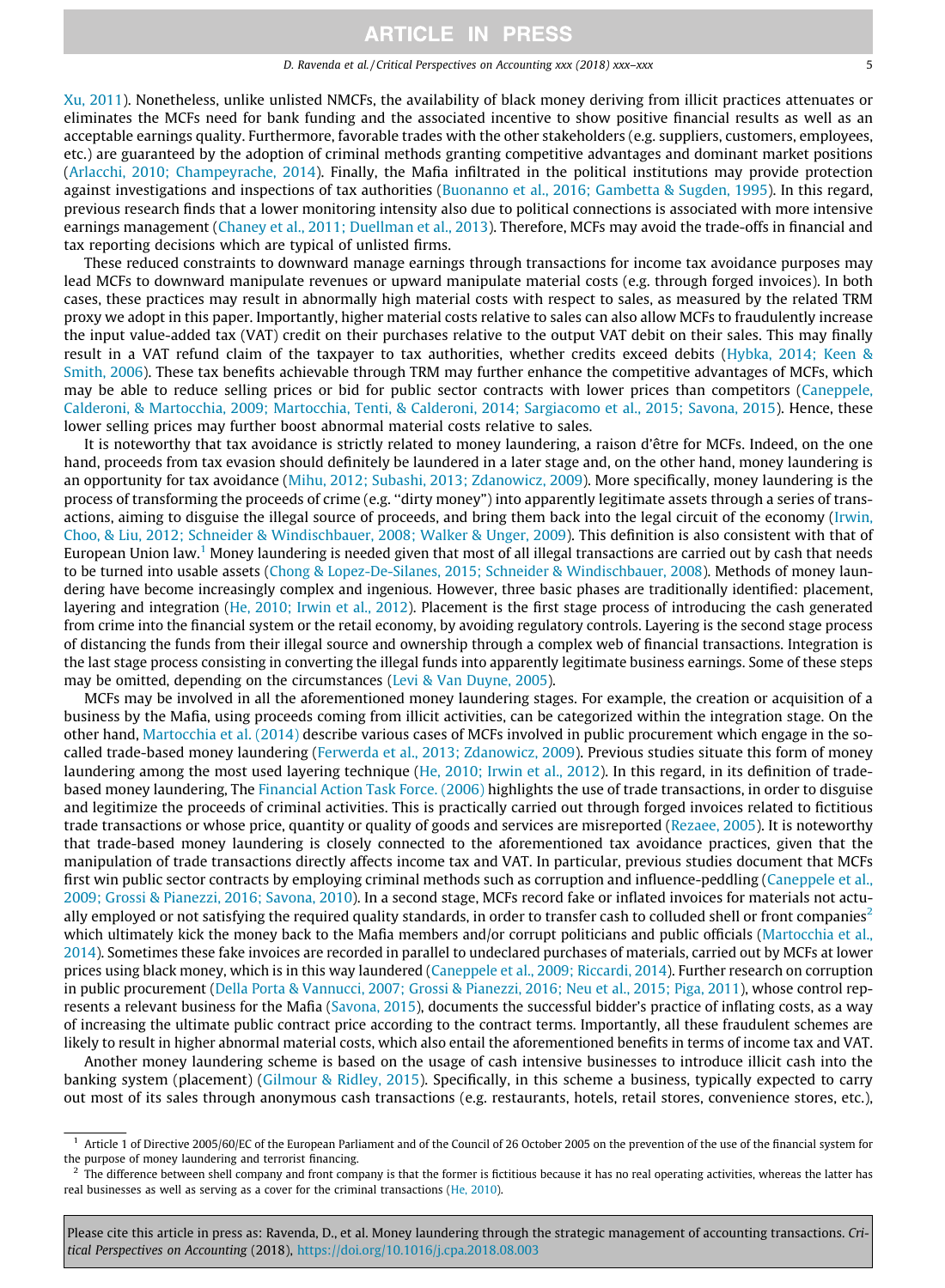#### 6 D. Ravenda et al. / Critical Perspectives on Accounting xxx (2018) xxx–xxx

falsifies its customer receipts and invoices to disguise illicit cash as legitimately derived from sales and subsequently deposit it into the banking system alongside legitimate cash. In this regard, [Gilmour and Ridley \(2015\)](#page-19-0) show that cash-intensive businesses in UK are extremely vulnerable to money laundering, despite the large-scale anti-money laundering efforts focused on combating money laundering across a broad range of sectors. Previous studies document the preference of MCFs for cash-intensive sectors that are particularly suitable for the placement stage of money laundering ([Riccardi, 2014; Savona,](#page-19-0) [2015](#page-19-0)). In particular, this money laundering technique is more likely to be successfully carried out by long-established MCFs which have succeeded in building trusty and stable relationships with banks as well as gaining a social legitimacy [\(Gilmour](#page-19-0) [& Ridley, 2015; Levi & Reuter, 2006](#page-19-0)). We can expect fictitious sales supported by fake receipts to be accompanied and disguised by fictitious purchases supported by fake supplier invoices, as a layering strategy following the placement of dirty money into the banking system. Importantly, money laundering through cash intensive businesses is also likely to result in higher abnormal material costs related to sales, which may allow avoiding income tax and VAT as well as transferring out black money and reducing the risk of its seizure which may conclude investigations of judicial authorities.

It is noteworthy that all the money laundering scenarios described above mostly assume MCFs that engage in real business activities (Mafia-controlled real firms (MCRFs)) and take advantage of these activities to launder dirty money and increase profits. Overall, the previous considerations can consistently lead us to the following first hypothesis:

### Hypothesis 1. Pre-seizure MCRFs exhibit abnormally high material costs.

Another money laundering technique, included in the placement stage and commonly adopted by MCRFs, according to previous studies [\(Caneppele et al., 2009; Martocchia et al., 2014\)](#page-18-0), consists in paying undeclared black salaries to employees using dirty money. Indeed, as well as representing a way to launder money, the employment of undeclared work allows to evade the labour tax, consisting of social security contributions, computed on gross salaries of all employees, that the employing firms are legally required to withhold and pay to the social security system [\(Arezzo, 2014](#page-18-0)). Furthermore, undeclared work permits to circumvent various labour market regulations (e.g. maximum working hours, work permit, minimum wages, safety regulations, trade union rights, etc.), commonly established to protect the employees against exploitation, and specific administrative obligations ([Feld & Schneider, 2010\)](#page-19-0). In this regard, [Arlacchi \(2010\)](#page-18-0) identifies the ''labour cost compression" deriving from the aforementioned illicit labour practices as a competitive advantage of MCRFs over NMCFs. Therefore, we may expect abnormally low personnel costs within MCRFs which can also offset abnormally high material costs, predicted by hypothesis 1, avoiding excessively implausibly low margins which may arouse authorities' suspicions ([Keen](#page-19-0) [& Smith, 2006\)](#page-19-0). On the other hand, some of the employees may be fictitious, whereas in reality they may be members of the Mafia organizations masking and laundering, in the form of salaries, proceeds arising from illicit activities, without being actually involved in the business operations ([Transcrime, 2013\)](#page-20-0). In this scenario, MCRFs may exhibit an abnormally high number of employees and consequently abnormally high personnel costs, relative to NMCFs. Furthermore, as abnormal personnel costs are measured relative to sales, underreporting of sales or the MCRFs practice of bidding for public sector contracts abnormally low prices, that are not economically viable for the other competitors not counting on the financial resources and criminal competitive advantages of MCRFs, may also result in abnormally high personnel costs [\(Caneppele](#page-18-0) [et al., 2009; Martocchia et al., 2014; Sargiacomo et al., 2015; Savona, 2015](#page-18-0)). In this regard, previous studies document the MCRFs stratagem of compensating the initial abnormally low price of awarded public contracts with subsequent contract variations during their execution, which imply extra costs and the initial budget overrun for the contracting public authority [\(Grossi & Pianezzi, 2016; Martocchia et al., 2014\)](#page-19-0). Furthermore, MCRFs involved in public contracts, whose presence may be relevant in our sample, should show the fullfilment of all the labour regulations, including the payment of social contributions, to be able to compete in a public tender, according to the Italian public contract law (Legislative Decree No 163/2006). This closer scrutiny from public authorities may discourage MCRFs bidding for public contracts from engaging in illegal practices aiming to compress labour costs.

Because of the previous conflicting arguments, we address this issue empirically and we formulate the following second null hypothesis, without any directional prediction:

Hypothesis 2. Pre-seizure MCRFs do not exhibit abnormal personnel costs relative to NMCFs.

Services costs may also be manipulated similarly to material costs and for the same reasons. Furthermore, previous studies find that expense decreasing TRM, as a departure from optimal operational decisions, is negatively associated with firms' future performance [\(Cohen & Zarowin, 2010; Roychowdhury, 2006; Zhao, Chen, Zhang, & Davis, 2012\)](#page-18-0). Therefore, some managers may avoid engaging in expense decreasing TRM, which may negatively affect future profitability of their firms, especially in contexts of strong competition [\(Zang, 2012\)](#page-20-0). Nonetheless, MCRFs may be more reluctant to hire external services (e.g. consultancy, marketing, maintenance, security, etc.) than NMCFs, due to their competitive advantages and market power, granted by the illegality ([Arlacchi, 2010; Fantò, 1999](#page-18-0)), which may outweigh the costs of suboptimal operational decisions arising from TRM. Furthermore, according to the Italian GAAP<sup>3</sup> applicable to all Italian unlisted companies, service costs

<sup>&</sup>lt;sup>3</sup> Italian GAAP are regulated in the Italian Civil Code (articles 2423–2429), in accordance with 2013/34/UE Directive, and in the set of pronouncements issued by the OIC (Italian Accounting Standard Setter).

Please cite this article in press as: Ravenda, D., et al. Money laundering through the strategic management of accounting transactions. Critical Perspectives on Accounting (2018), <https://doi.org/10.1016/j.cpa.2018.08.003>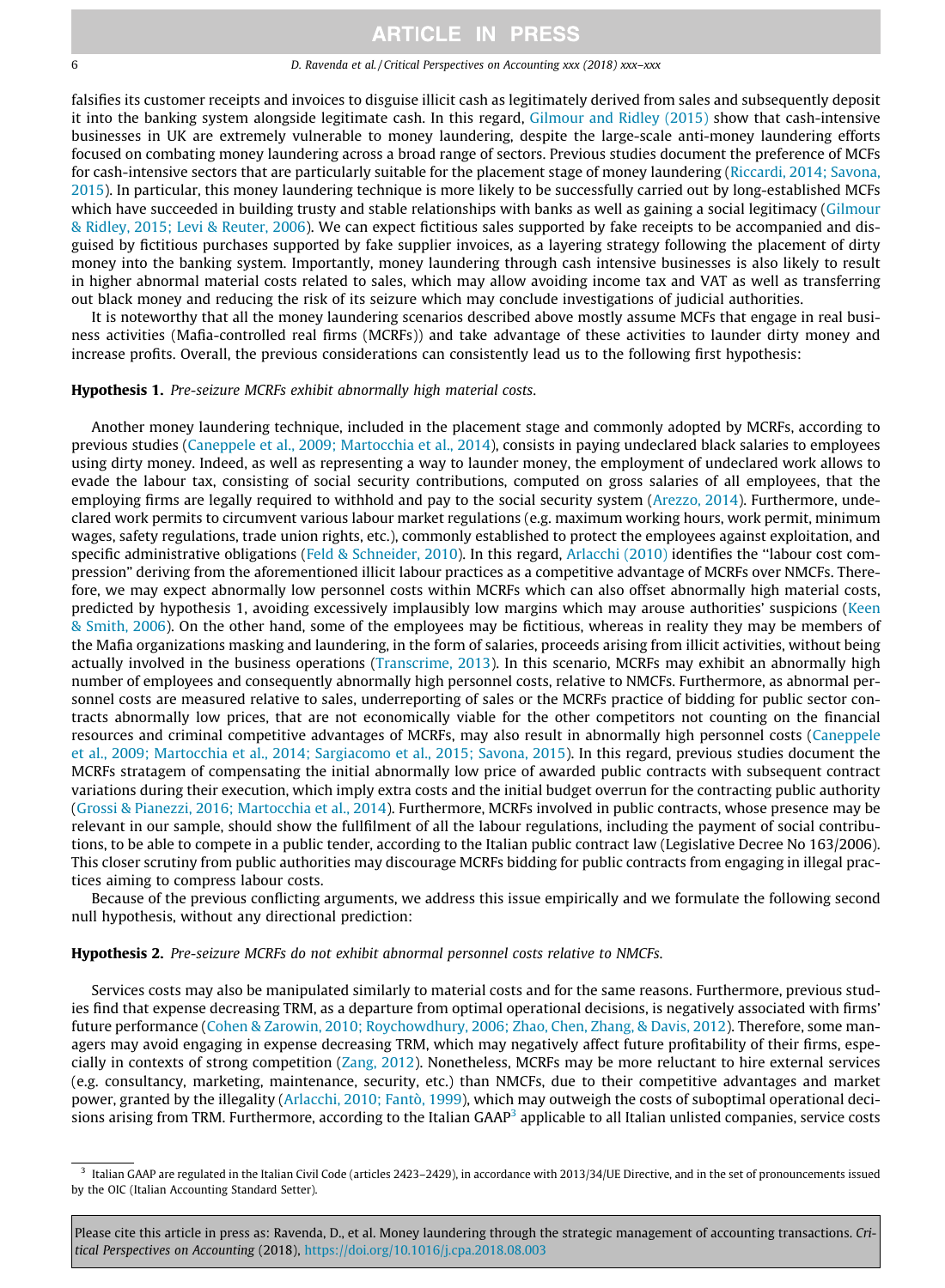#### D. Ravenda et al. / Critical Perspectives on Accounting xxx (2018) xxx–xxx 7

reported in the income statement should include some additional employee benefits (e.g. training, canteen, ticket restaurants, travel allowances, etc.), whose low relevance for MCRFs can be assumed based on the aforementioned labour cost compression practices ([Arlacchi, 2010](#page-18-0)). Therefore, service costs may appear abnormally lower relative to NMCFs. Furthermore, the availability of financial resources coming from illicit activities, which may need to be quickly invested and laundered, may encourage buying long-lived assets rather than renting them. Finally, MCRFs may avoid upward managing service costs, given that their abnormally high value may arouse more suspicion and be more difficult to justify than that of material costs, because of the immateriality of services and their less direct relation to manufacturing or merchandising activities. However, the underreporting of revenues discussed in the development of hypothesis 2 may lead to opposite or null results. Hence, we formulate our third hypothesis in the null version:

Hypothesis 3. Pre-seizure MCRFs do not exhibit abnormal service costs relative to NMCFs.

The cumulative effect of these expenditure manipulations on reported CFO and earnings may be multidirectional and ambiguous. For example, we could suppose that abnormally high material costs are completely or partially offset by abnormally low personnel or service costs. Therefore, we formulate the following null hypothesis by addressing this issue empirically:

#### Hypothesis 4. Pre-seizure MCRFs do not exhibit abnormal CFO relative to NMCFs.

However, some MCFs may simply be shell firms (Mafia-controlled shell firms (MCSFs)), with insignificant or no real business operations or assets, whose unique logical purpose consists in serving as technical vehicles to commit frauds, such as money laundering through fictitious transactions and false invoices [\(Jancsics, 2016; Singh, 2010](#page-19-0)). In most cases, shell firms are used to facilitate the allocation of local-government resources into private hands ([Jancsics, 2016; Sargiacomo et al., 2015;](#page-19-0) [Savona, 2010](#page-19-0)). It is noteworthy that MCSFs may also have some minimum activities and some employees to provide the illusion of a legitimate business ([Jancsics, 2016; Vona, 2017\)](#page-19-0). Importantly, it is the lack of accurate information on their ownership structure that allows the hidden real owners to perpetrate their illicit activities by maintaining their anonymity and control over the shell firms through figureheads or straw men ([Jancsics, 2016; Ruehsen & Spector, 2015\)](#page-19-0).

Previous studies find that specific attributes are commonly associated with shell companies ([Singh, 2010\)](#page-20-0). More specifically, MCSFs may report abnormally high revenues relative to assets. Indeed, fake sale invoices may be issued with the only purpose to place black money or to justify the transfer of cash from other colluded firms, aiming to eliminate the trail of flow of funds, before kicking the money back to the Mafia affiliates and/or corrupt politicians and public officials. At the same time, MCSFs may exhibit abnormally high service costs through fictitious incoming invoices, which can be a vehicle to siphon off and cash in the incoming proceeds. Conversely, material and personnel costs relative to sales may appear abnormally low because of the abnormally high asset turnover, previously envisaged, and the absence of significant real business operations requiring such resources. Specifically, the directors of these firms may be low-paid ''dummy directors" with low qualifications appointed merely to fulfil the legal obligation. In addition, MCSFs may exhibit an abnormally fast growth because of the artificial injection of resources. MCSFs may also appear on average more indebted and less capitalized (lower equity) than real firms, given that their investment in assets may mainly be funded through payment receipts from fictitious sales and financing in the form of loans, advance payments for future delivery of goods or services, credit purchases from other colluded firms ([Singh, 2010\)](#page-20-0). In this regard, short-term operating liabilities may prevail over long-term financial debts, given that the latter either imply a relationship with a financial institution, that is usually avoided and not needed by MCSFs, or may raise more suspicion, if related to long-term financial transactions with other firms without any guarantee or continuous business relations. Finally, relative to real firms, MCSFs may be smaller (lower total assets) and less capital-intensive, because of the absence of a real business structure ([Floros & Sapp, 2011](#page-19-0)), and they may have a shorter life given that, once achieved their illicit purposes, the Mafiosi owners may decide to immediately liquidate their shell firms to avoid detection from authorities.

Based on the previous considerations on MCSFs and similarly to MCRFs, we formulate the following three additional hypotheses:

Hypothesis 5. Pre-seizure MCSFs exhibit abnormally low material and personnel costs.

Hypothesis 6. Pre-seizure MCSFs exhibit abnormally high service costs.

Hypothesis 7. Pre-seizure MCSFs do not exhibit abnormal CFO relative to NMCFs.

According to [ANBSC \(2012\)](#page-18-0) statistics, following their seizure, most of the MCRFs experience financial difficulties which often lead them to bankruptcy and subsequent liquidation. The main reasons for the financial failure may lie in the loss of the business opportunities granted by the Mafia methods and networks, the rise in the operating expenses because of the regularization of illicit practices (e.g. undeclared work, tax and social contribution evasion) and the hiring of external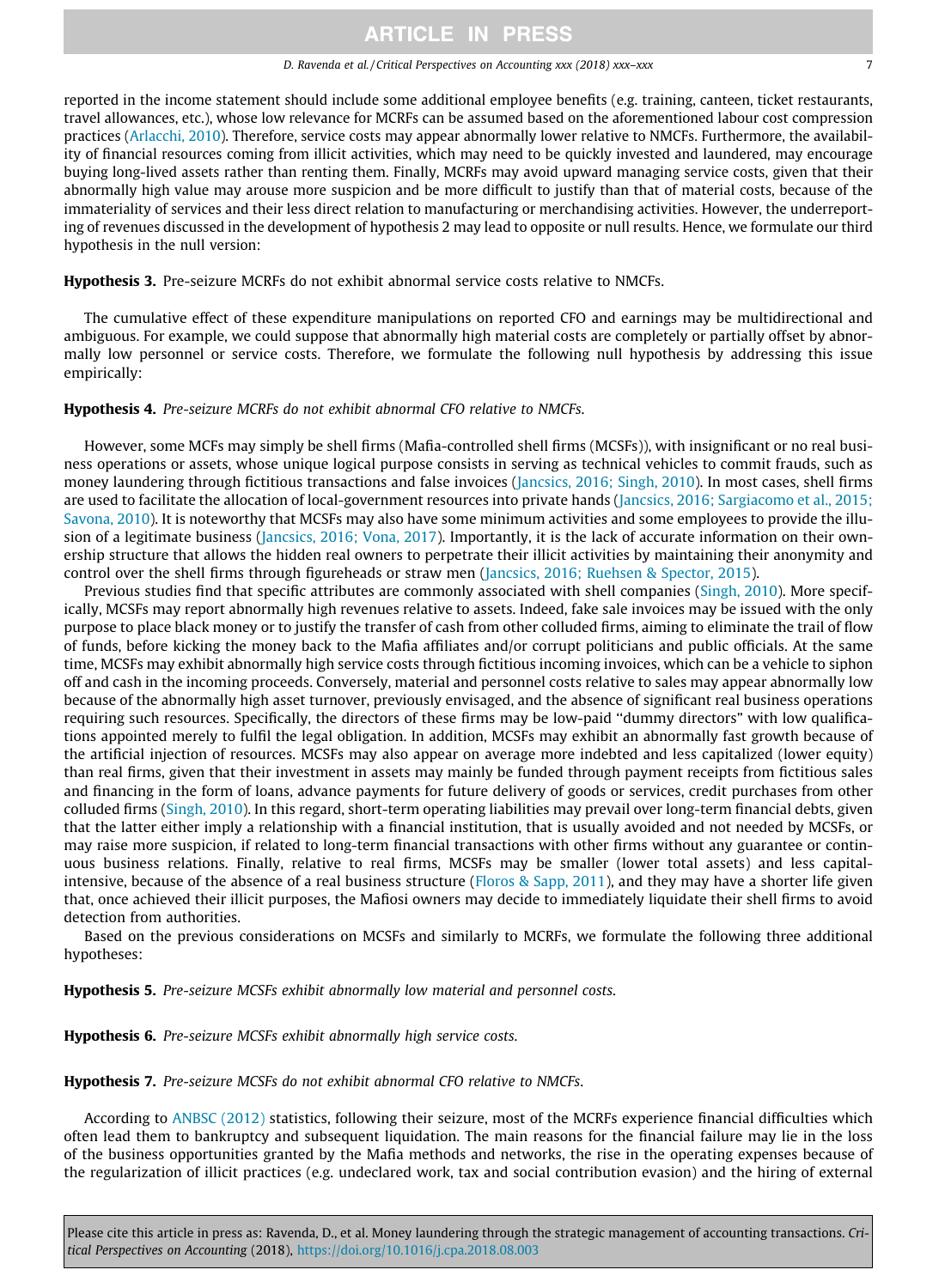<span id="page-7-0"></span>8 D. Ravenda et al. / Critical Perspectives on Accounting xxx (2018) xxx–xxx

services and consultants to support the legal administrators in turning the business around, and the shortage of funding, given that the illegal sources of liquidity may be discontinued and banks may not be willing to provide the necessary funding, once aware of the judicial seizure ([Bivona, 2012](#page-18-0)). Furthermore, previous studies [\(Dalla Chiesa, 2017; La Rosa &](#page-18-0) [Paternostro, 2015; Transcrime, 2013\)](#page-18-0) document that the ousted Mafiosi tend to disrupt the work of the legal administrators, by intimidating them and/or by boycotting the seized MCRFs through their networks with both private (e.g. customers, suppliers, banks) and public (public officials, politicians) stakeholders, within the Mafia-controlled territory. Other difficulties for the continuation of the seized MCRFs may come from the dismissal of valuable employees linked to the Mafiosi owners or the voluntary resignation of other qualified employees and, more importantly, from the negative impact on the reputation and credibility of the firms, which may undermine their relationship with customers, suppliers and other stakeholders [\(Bivona, 2012; La Rosa & Paternostro, 2015\)](#page-18-0). Finally, the lack of collaboration of the employees, loyal to the previous owners, and the possible hostility and distrust towards the seizure process on the part of the social fabric, in which the company operates and the Mafia organization holds the consensus, may further hinder the successful continuation of seized MCRFs [\(Dalla Chiesa, 2017](#page-18-0)). It is noteworthy that the main duty of legal administrators, appointed by the judge among experts included in an official national register, consists in re-establishing the legality within seized MCFs, by adopting sound and socially responsible management practices and cutting off transactions with all Mafia-colluded counterparties, as well as guaranteeing the preservation and development of the business. In this regard, legal administrators, after performing a required due diligence on the seized MCFs, may decide to immediately start the liquidation process for MCSFs without real business operations and whose unique raison d'être lies in money laundering. On the other hand, based on the analysis of 104 assignment decrees of definitively confiscated MCRFs, published on the website of ANBSC, [La Rosa and Paternostro \(2015\)](#page-19-0) detect an excessively conservative approach of the legal administrators in the management of the seized MCRFs and their inadequate entrepreneurial orientation and preparation (most of the administrators are lawyers rather than experienced business managers), which may negatively affect the chances of survival of these firms in the mid- and long-term. Indeed, the existence of legal bureaucratic constraints that may hinder their decision power, the lack of incentives and the temporary nature of their role, accompanied by uncertainty over the relatively long duration of the judicial procedure, may discourage legal administrators from engaging in a riskier business management that could foster the performance and development of the firms [\(Bivona, 2012\)](#page-18-0).

In summary, following the seizure, the fertile context for fraud may be reversed, money laundering transactions may be discontinued, and practices of seized MCFs may become more aligned to those of NMCFs. Therefore, the final hypothesis of our study is:

Hypothesis 8. The seizure of MCFs has a significant impact on their TRM practices.

### 4. Methodology

### 4.1. Estimation models of transaction management proxies

In order to calculate our TRM proxies we first estimate, cross-sectionally for each industry-year, normal material costs (including both raw materials and merchandise), normal personnel costs and normal service costs starting from the model adopted by prior studies [\(Cohen et al., 2008; Roychowdhury, 2006\)](#page-18-0) for normal production costs:

$$
\frac{\text{COST}_{t}}{\ln(\text{TA}_{t-1})} = \beta_0 + \beta_1 \frac{1}{\ln(\text{TA}_{t-1})} + \beta_2 \frac{S_t}{\ln(\text{TA}_{t-1})} + \beta_3 \frac{\Delta S_t}{\ln(\text{TA}_{t-1})} + \beta_4 \frac{\Delta I_t}{\ln(\text{TA}_{t-1})} + \varepsilon_t
$$
\n(1)

where in year t (or t – 1), COST<sub>t</sub> is material costs (MTR) or personnel costs (PRS) or service costs (SRV);  $\ln(TA_{t-1})$  is natural logarithm of total assets; S<sub>t</sub> is net sales;  $\Delta S_t$  is change in net sales relative to previous year;  $\Delta I_t$  is change in inventory relative to previous year. We use for the estimations financial accounting data of 299,053 unlisted firms, which are active and available in AIDA database for the period 2007–2016. The abnormal levels of material costs (AbMTR), personnel costs (AbPRS) and service costs (AbSRV) are measured as the estimated residuals from the Eq.  $(1)$ . It is noteworthy that, compared to [Roychowdhury's \(2006\)](#page-19-0) model, we add change in inventory in our Eq. (1) model, to consider other inventory adjustments, unrelated to changes in net sales (e.g. overproduction), which may affect the cost of transactions. Indeed, we aim to exclude these inventory adjustments from the possible causes of the residual abnormal costs. Moreover, we assume for simplicity that firms do not deviate from the target inventory as defined by [Dechow et al. \(2010\).](#page-18-0) Hence, unlike [Roychowdhury's](#page-19-0) [\(2006\)](#page-19-0) model, we remove the coefficient  $\Delta S_{t-1}$ , without significantly affecting the explanatory power (adjusted R<sup>2</sup>) of the estimations. Finally, we deflate all variables by natural logarithm of lagged total assets, rather than by simply lagged total assets like previous studies [\(Cohen et al., 2008; Roychowdhury, 2006\)](#page-18-0), to address the nonlinearity of the model.<sup>4</sup>

Finally, following [Roychowdhury \(2006\)](#page-19-0), we compute abnormal CFO (AbCFO) as the residuals from Eq. (2), whose parameters are estimated in the same way as for Eq.  $(1)$ :

<sup>4</sup> An untabulated analysis of residuals indicates that deflating by natural logarithm of lagged total assets effectively addresses the nonlinearity and significantly improves the explanatory power of the model.

Please cite this article in press as: Ravenda, D., et al. Money laundering through the strategic management of accounting transactions. Critical Perspectives on Accounting (2018), <https://doi.org/10.1016/j.cpa.2018.08.003>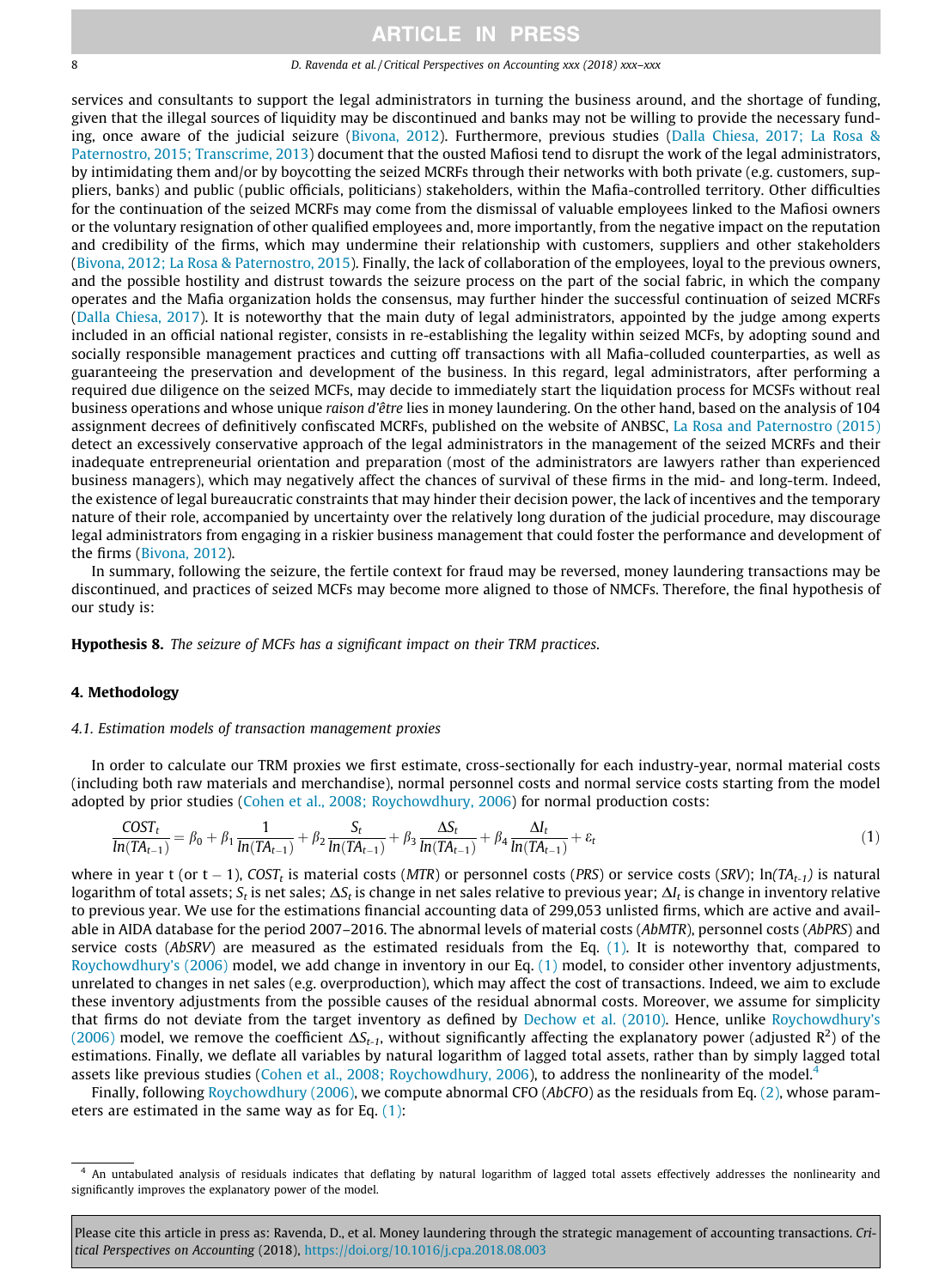## **ARTICLE IN PRESS** D. Ravenda et al. / Critical Perspectives on Accounting xxx (2018) xxx–xxx 9  $\qquad \qquad$  9

<span id="page-8-0"></span>
$$
\frac{\text{CFO}_{t}}{\ln(\text{TA}_{t-1})} = \beta_0 + \beta_1 \frac{1}{\ln(\text{TA}_{t-1})} + \beta_2 \frac{S_t}{\ln(\text{TA}_{t-1})} + \beta_3 \frac{\Delta S_t}{\ln(\text{TA}_{t-1})} + \varepsilon_t \tag{2}
$$

As CFO is not explicitly reported in the financial statements of Italian unlisted firms, it is indirectly derived as:

 $CFO = Earnings before tax - Total accruals$  (3)

Following [Dechow et al. \(2010\),](#page-18-0) total accruals (ACCR), are computed as:

$$
ACCR_t = \Delta CA_t - \Delta CL_t - \Delta CASH_t + \Delta STD_t - DEP_t \tag{4}
$$

where  $\Delta CA$  is change in current assets;  $\Delta CL$  is change in current liabilities;  $\Delta CASH$  is change in cash and cash equivalents;  $\Delta STD$  is change in debt included in current liabilities; DEP is depreciation and amortization expenses.

### 4.2. Independent variables and difference in differences regression model

In order to test our hypotheses, we employ the independent dichotomous variables: MafiaRF, which takes value of 1 for MCRFs and 0 otherwise; MafiaSF, which takes value of 1 for MCSFs and 0 otherwise; MafiaRF\_CONF,<sup>5</sup> which takes value of 1 for MCRFs in the post-seizure years and 0 otherwise; MafiaSF\_CONF, $^6$  which takes value of 1 for MCSFs in the post-seizure years and 0 otherwise. Furthermore, we consider other control variables, defined in the [Appendix A,](#page-17-0) which previous studies find to be associated with different earnings management practices ([Duellman et al., 2013; Roychowdhury, 2006; Zhao et al., 2012](#page-18-0)). Importantly, we also include variable RETA (revenues divided by total assets, standardized by industry-year), whose abnormally high positive or low negative values may provide evidence of revenue management [\(Perols & Lougee, 2011\)](#page-19-0), which may be closely intertwined with cost TRM within specific money laundering scenarios.

Because of previous inconsistent evidence and the peculiarities of our sample and TRM proxies we do not make any sign prediction for the control variables. Finally, to contrast our hypotheses, we estimate the following difference in differences regression model for our TRM proxies:

$$
TRM\_PROXY_t = \beta_0 + \beta_1 M \text{afiaRF}_t + \beta_2 M \text{afiaSF}_t + \beta_3 M \text{afiaRF}\_\text{CDNF}_t + \beta_4 M \text{afiaSF}\_\text{CDNF}_t + \beta_5 R \text{ETA}_t + \beta_6 N I_t
$$
  
+  $\beta_7 S I Z E_{t-1} + \beta_8 L \text{EVLONG}_{t-1} + \beta_9 L \text{EVSHORT}_{t-1} + \beta_{10} INVAR_{t-1} + \beta_{11} \text{GROW}_t + \beta_{12} R \text{OA}_{t-1} + \beta_{13} \text{ETR}_t$   
+  $\beta_{14} D A C_t + + \beta_{15} A G E_t + \beta_{16} LOS_t + \beta_{17} SUBt + \sum \emptyset_i IND_{it} + \sum \alpha_i Y E A R_{it} + \varepsilon_t$  (5)

Where the variables are defined in the [Appendix A.](#page-17-0)

#### 4.3. Data and sample selection

MCFs sample consists of 355 firms seized from the Italian Mafias. Out of them, 54 definitively confiscated firms are obtained from the National Agency for the Management and Assignment of Seized and Confiscated Assets (ANBSC), $7$  whereas 301 firms seized in first instance are found on the AIDA<sup>8</sup> database (201) and on online newspapers<sup>9</sup> (100). For the 355 MCFs we extract from AIDA available financial statements for the years prior to the seizure year and the years following the seizure year within the period of 2007–2016. It should be noted that our sample of MCFs is restricted to firms seized within the time frame 2007–2016, given that at the time of the analysis our access to the AIDA database is limited to these last 10 years. Furthermore, because of the particularities of our study, compared to the previous [Ravenda et al.'s \(2015\)](#page-19-0) paper, our sample also includes the years following the seizure as well as being significantly larger (355 versus 198) and more updated.

In our regression estimations, we include MCF-years (1599), before and after the seizure, and active unlisted NMCF-years  $(2,436,342)$  available on AIDA for the period 2007–2016 in the same MCFs industries.<sup>10</sup> We initially rule out the matched sample procedure, which may lead to misanalysis, as suggested by [Cram, Karan, and Stuart \(2009\)](#page-18-0). However, in our base regres-

<sup>&</sup>lt;sup>5</sup> Variable MafiaRF\_CONF is built by interacting the variable MafiaRF with the dichotomous variable CONF\_RF, which takes value of 1 for MCRFs in the postseizure years and is excluded from the model because perfectly collinear with the interaction variable MafiaRF\_CONF.

 $6$  Variable MafiaSF\_CONF is built by interacting the variable MafiaSF with the dichotomous variable CONF\_SF, which takes value of 1 for MCSFs in the postseizure years and is excluded from the model because perfectly collinear with the interaction variable MafiaSF\_CONF.

<sup>7</sup> ANBSC is the Italian public agency responsible for the administration and assignment of assets and businesses definitively confiscated to Mafia organizations.

<sup>8</sup> AIDA is a database managed by Italian Bureau Van Dijk, which includes financial statements and other relevant details, including the seized status, of 1 million Italian companies with a turnover above  $\epsilon$  500,000.

 $9$  The online newspapers are: repubblica.it; ilcentro.it; livesicilia.it; strill.it; metropolisweb.it; corrieredelmezzogiorno.corriere.it; lametino.it; larivieraonline.com; cn24tv.it; inquietonotizie.it; ilsole24ore.com; castelvetranoselinunte.it; strettoweb.com; romagnaoggi.it; corrierece.it; gds.it; tp24.it; lagazzettadelmezzogiorno.it; h24notizie.com; liberoquotidiano.it; gazzettadelsud.it; ilfattoquotidiano.it; corrieredellacalabria.it; campanianotizie.com; corrieredelveneto.corriere.it; ciavula.it; ildispaccio.it; ilcorrieredellacitta.com; adnkronos.com; urbanpost.it; quotidianodelsud.it; ilcirotano.it; lasiciliaweb.it; meridionews.it.

<sup>&</sup>lt;sup>10</sup> We performed additional estimations on restricted samples, by only including MCF-years up to 2, 3 or 4 years before and after the seizure and by excluding the seizure year, and we obtained results qualitatively consistent with the main analysis.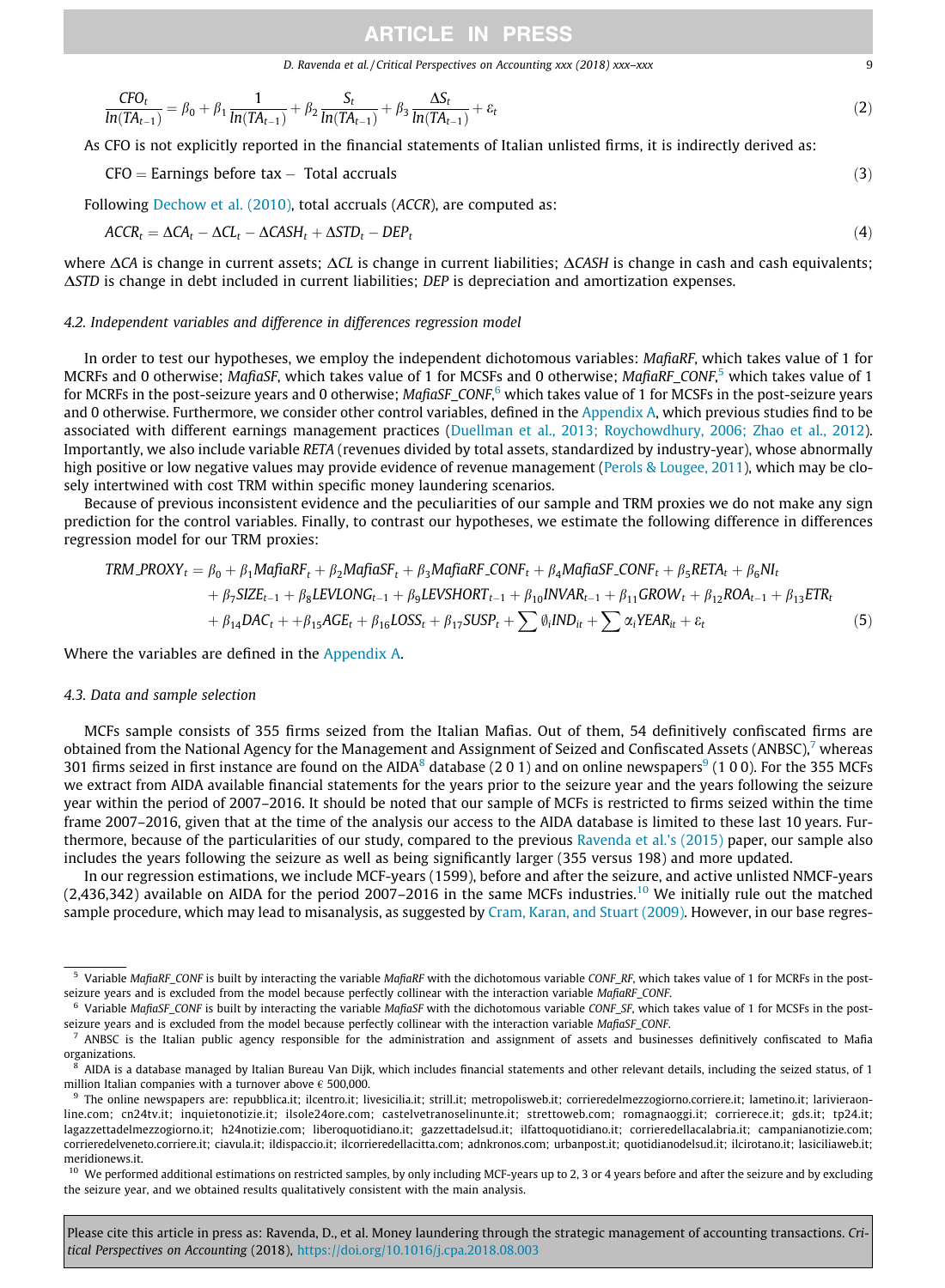#### 10 D. Ravenda et al. / Critical Perspectives on Accounting xxx (2018) xxx–xxx

## Table 1

Industry distribution of MCFs and AIDA unlisted firms for the period 2007–2016.

| Freq.<br>Percent<br>Freq.<br>3<br>01<br>Crop and animal production, hunting and related service activities<br>5686<br>1.90<br>$\overline{7}$<br>08<br>Other mining and quarrying<br>1071<br>0.36<br>$\overline{7}$<br>Manufacture of food products<br>5344<br>10<br>1.79<br>Manufacture of beverages<br>885<br>$\mathbf{1}$<br>11<br>0.30<br>20<br>Manufacture of chemicals and chemical products<br>2211<br>0.74<br>$\mathbf{1}$<br>23<br>Manufacture of other non-metallic mineral products<br>3798<br>1.27<br>12<br>$\mathbf{1}$<br>24<br>Manufacture of basic metals<br>1267<br>0.42<br>25<br>3<br>Manufacture of fabricated metal products, except machinery and equipment<br>4.62<br>13,811<br>31<br>Manufacture of furniture<br>2734<br>0.91<br>$\mathbf{1}$<br>32<br>2408<br>$\mathbf{1}$<br>Other manufacturing<br>0.81 | Percent<br>0.85<br>1.97<br>1.97<br>0.28<br>0.28<br>3.38<br>0.28<br>0.85<br>0.28<br>0.28 |
|----------------------------------------------------------------------------------------------------------------------------------------------------------------------------------------------------------------------------------------------------------------------------------------------------------------------------------------------------------------------------------------------------------------------------------------------------------------------------------------------------------------------------------------------------------------------------------------------------------------------------------------------------------------------------------------------------------------------------------------------------------------------------------------------------------------------------------|-----------------------------------------------------------------------------------------|
|                                                                                                                                                                                                                                                                                                                                                                                                                                                                                                                                                                                                                                                                                                                                                                                                                                  |                                                                                         |
|                                                                                                                                                                                                                                                                                                                                                                                                                                                                                                                                                                                                                                                                                                                                                                                                                                  |                                                                                         |
|                                                                                                                                                                                                                                                                                                                                                                                                                                                                                                                                                                                                                                                                                                                                                                                                                                  |                                                                                         |
|                                                                                                                                                                                                                                                                                                                                                                                                                                                                                                                                                                                                                                                                                                                                                                                                                                  |                                                                                         |
|                                                                                                                                                                                                                                                                                                                                                                                                                                                                                                                                                                                                                                                                                                                                                                                                                                  |                                                                                         |
|                                                                                                                                                                                                                                                                                                                                                                                                                                                                                                                                                                                                                                                                                                                                                                                                                                  |                                                                                         |
|                                                                                                                                                                                                                                                                                                                                                                                                                                                                                                                                                                                                                                                                                                                                                                                                                                  |                                                                                         |
|                                                                                                                                                                                                                                                                                                                                                                                                                                                                                                                                                                                                                                                                                                                                                                                                                                  |                                                                                         |
|                                                                                                                                                                                                                                                                                                                                                                                                                                                                                                                                                                                                                                                                                                                                                                                                                                  |                                                                                         |
|                                                                                                                                                                                                                                                                                                                                                                                                                                                                                                                                                                                                                                                                                                                                                                                                                                  |                                                                                         |
|                                                                                                                                                                                                                                                                                                                                                                                                                                                                                                                                                                                                                                                                                                                                                                                                                                  |                                                                                         |
| 33<br>Repair and installation of machinery and equipment<br>2291<br>$\overline{2}$<br>0.77                                                                                                                                                                                                                                                                                                                                                                                                                                                                                                                                                                                                                                                                                                                                       | 0.56                                                                                    |
| 35<br>Electricity, gas, steam and air conditioning supply<br>1445<br>0.48<br>$\overline{4}$                                                                                                                                                                                                                                                                                                                                                                                                                                                                                                                                                                                                                                                                                                                                      | 1.13                                                                                    |
| 36<br>Water collection, treatment and supply<br>292<br>0.10<br>$\mathbf{1}$                                                                                                                                                                                                                                                                                                                                                                                                                                                                                                                                                                                                                                                                                                                                                      | 0.28                                                                                    |
| 38<br>Waste collection, treatment and disposal activities; materials recovery<br>1841<br>0.62<br>4                                                                                                                                                                                                                                                                                                                                                                                                                                                                                                                                                                                                                                                                                                                               | 1.13                                                                                    |
| 41<br>Construction of buildings<br>34.562<br>11.56<br>91                                                                                                                                                                                                                                                                                                                                                                                                                                                                                                                                                                                                                                                                                                                                                                         | 25.63                                                                                   |
| Civil engineering<br>1949<br>0.65<br>42<br>32                                                                                                                                                                                                                                                                                                                                                                                                                                                                                                                                                                                                                                                                                                                                                                                    | 9.01                                                                                    |
| Specializd construction activities<br>43<br>13,554<br>4.53<br>18                                                                                                                                                                                                                                                                                                                                                                                                                                                                                                                                                                                                                                                                                                                                                                 | 5.07                                                                                    |
| 45<br>2.89<br>Wholesale and retail trade and repair of motor vehicles and motorcycles<br>8648<br>6                                                                                                                                                                                                                                                                                                                                                                                                                                                                                                                                                                                                                                                                                                                               | 1.69                                                                                    |
| Wholesale trade, except of motor vehicles and motorcycles<br>46<br>39.288<br>13.14<br>31                                                                                                                                                                                                                                                                                                                                                                                                                                                                                                                                                                                                                                                                                                                                         | 8.73                                                                                    |
| 47<br>Retail trade, except of motor vehicles and motorcycles<br>21,806<br>7.29<br>24                                                                                                                                                                                                                                                                                                                                                                                                                                                                                                                                                                                                                                                                                                                                             | 6.76                                                                                    |
| 49<br>Land transport and transport via pipelines<br>6297<br>22<br>2.11                                                                                                                                                                                                                                                                                                                                                                                                                                                                                                                                                                                                                                                                                                                                                           | 6.20                                                                                    |
| 50<br>Water transport<br>262<br>0.09<br>$\mathbf{1}$                                                                                                                                                                                                                                                                                                                                                                                                                                                                                                                                                                                                                                                                                                                                                                             | 0.28                                                                                    |
| 51<br>Air transport<br>64<br>0.02<br>$\mathbf{1}$                                                                                                                                                                                                                                                                                                                                                                                                                                                                                                                                                                                                                                                                                                                                                                                | 0.28                                                                                    |
| 4790<br>5<br>52<br>Warehousing and support activities for transportation<br>1.60                                                                                                                                                                                                                                                                                                                                                                                                                                                                                                                                                                                                                                                                                                                                                 | 1.41                                                                                    |
| 3<br>55<br>Accommodation<br>6048<br>2.02                                                                                                                                                                                                                                                                                                                                                                                                                                                                                                                                                                                                                                                                                                                                                                                         | 0.85                                                                                    |
| 56<br>Food and beverage service activities<br>8074<br>6<br>2.70                                                                                                                                                                                                                                                                                                                                                                                                                                                                                                                                                                                                                                                                                                                                                                  | 1.69                                                                                    |
| 58<br>Publishing activities<br>1645<br>$\mathbf{1}$<br>0.55                                                                                                                                                                                                                                                                                                                                                                                                                                                                                                                                                                                                                                                                                                                                                                      | 0.28                                                                                    |
| $\mathbf{1}$<br>62<br>Computer programming, consultancy and related activities<br>6406<br>2.14                                                                                                                                                                                                                                                                                                                                                                                                                                                                                                                                                                                                                                                                                                                                   | 0.28                                                                                    |
| 63<br>Information service activities<br>1.83<br>$\overline{4}$<br>5485                                                                                                                                                                                                                                                                                                                                                                                                                                                                                                                                                                                                                                                                                                                                                           | 1.13                                                                                    |
| 1822<br>$\mathbf{1}$<br>64<br>Financial service activities, except insurance and pension funding<br>0.61                                                                                                                                                                                                                                                                                                                                                                                                                                                                                                                                                                                                                                                                                                                         | 0.28                                                                                    |
| 21<br>68<br>Real estate activities<br>50,275<br>16.81                                                                                                                                                                                                                                                                                                                                                                                                                                                                                                                                                                                                                                                                                                                                                                            | 5.92                                                                                    |
| 69<br>Legal and accounting activities<br>2270<br>0.76<br>$\mathbf{1}$                                                                                                                                                                                                                                                                                                                                                                                                                                                                                                                                                                                                                                                                                                                                                            | 0.28                                                                                    |
| Activities of head offices; management consultancy activities<br>7596<br>5<br>70<br>2.54                                                                                                                                                                                                                                                                                                                                                                                                                                                                                                                                                                                                                                                                                                                                         | 1.41                                                                                    |
| Architectural and engineering activities; technical testing and analysis<br>5103<br>71<br>1.71<br>$\mathbf{1}$                                                                                                                                                                                                                                                                                                                                                                                                                                                                                                                                                                                                                                                                                                                   | 0.28                                                                                    |
| 74<br>Other professional, scientific and technical activities<br>3381<br>1.13<br>$\mathbf{1}$                                                                                                                                                                                                                                                                                                                                                                                                                                                                                                                                                                                                                                                                                                                                    | 0.28                                                                                    |
| 3<br>81<br>Services to buildings and landscape activities<br>2738<br>0.92                                                                                                                                                                                                                                                                                                                                                                                                                                                                                                                                                                                                                                                                                                                                                        | 0.85                                                                                    |
| 5384<br>82<br>Office administrative, office support and other business support activities<br>1.80<br>4                                                                                                                                                                                                                                                                                                                                                                                                                                                                                                                                                                                                                                                                                                                           | 1.13                                                                                    |
| $\overline{2}$<br>85<br>Education<br>2435<br>0.81                                                                                                                                                                                                                                                                                                                                                                                                                                                                                                                                                                                                                                                                                                                                                                                | 0.56                                                                                    |
| 9<br>86<br>Human health activities<br>4216<br>1.41                                                                                                                                                                                                                                                                                                                                                                                                                                                                                                                                                                                                                                                                                                                                                                               | 2.54                                                                                    |
| 1227<br>3<br>87<br>Residential care activities<br>0.41                                                                                                                                                                                                                                                                                                                                                                                                                                                                                                                                                                                                                                                                                                                                                                           | 0.85                                                                                    |
| 88<br>Social work activities without accommodation<br>2508<br>$\mathbf{1}$<br>0.84                                                                                                                                                                                                                                                                                                                                                                                                                                                                                                                                                                                                                                                                                                                                               | 0.28                                                                                    |
| 90<br>1009<br>$\mathbf{1}$<br>Creative, arts and entertainment activities<br>0.34                                                                                                                                                                                                                                                                                                                                                                                                                                                                                                                                                                                                                                                                                                                                                | 0.28                                                                                    |
| 92<br>243<br>0.08<br>$\overline{4}$<br>Gambling and betting activities                                                                                                                                                                                                                                                                                                                                                                                                                                                                                                                                                                                                                                                                                                                                                           | 1.13                                                                                    |
| 93<br>Sports activities and amusement and recreation activities<br>3063<br>1.02<br>$\mathbf{1}$                                                                                                                                                                                                                                                                                                                                                                                                                                                                                                                                                                                                                                                                                                                                  | 0.28                                                                                    |
| 96<br>1821<br>3<br>Other personal service activities<br>0.61                                                                                                                                                                                                                                                                                                                                                                                                                                                                                                                                                                                                                                                                                                                                                                     | 0.85                                                                                    |
| 299.053<br>100.00<br>355<br>Total                                                                                                                                                                                                                                                                                                                                                                                                                                                                                                                                                                                                                                                                                                                                                                                                | 100.00                                                                                  |

Source: AIDA database, 2017.

sion model we control, among others, for year, size, and two-digit industry NACE code<sup>11</sup>. Furthermore, estimations using propensity score matching are carried out as additional analyses.

Table 1 summarizes the industry distribution of MCFs and AIDA sample of active unlisted firms for the period 2007–2016 in the same MCFs industries.

Pearson Chi-squared test of independence suggests that the percentage distribution of MCFs in the various two-digit NACE codes significantly differs from that of AIDA NMCFs ( $\chi^2$ (44) = 6500; p < 0.01). More precisely, MCFs are particularly more numerous in industries like: Construction of Buildings (25.63% of MCFs versus 11.56% of AIDA NMCFs), Civil Engineering (9.01% versus 0.65%), and Land Transport and Transport via Pipelines (6.20% versus 2.11%). On the other hand, MCFs are proportionally fewer in: Real Estate Activities (5.92% versus 16.81%), Wholesale Trade, Except of Motor Vehicles and Motorcycles (8.73% versus 13.14%), and Manufacture of Fabricated Metal Products, Except Machinery and Equipment (0.85% versus 4.62%). It is noteworthy that, in our sample, Construction (NACE codes 41-43) is the industry with the highest presence of MCFs. This outcome is consistent with the structure of MCFs samples examined in previous studies ([Fabrizi et al., 2017;](#page-19-0)

<sup>11</sup> NACE (for the French term: nomenclature statistique des activités économiques dans la Communauté européenne) is the industry standard classification system used in the European Union. The current version is revision 2 and was established by Regulation (EC) No 1893/2006.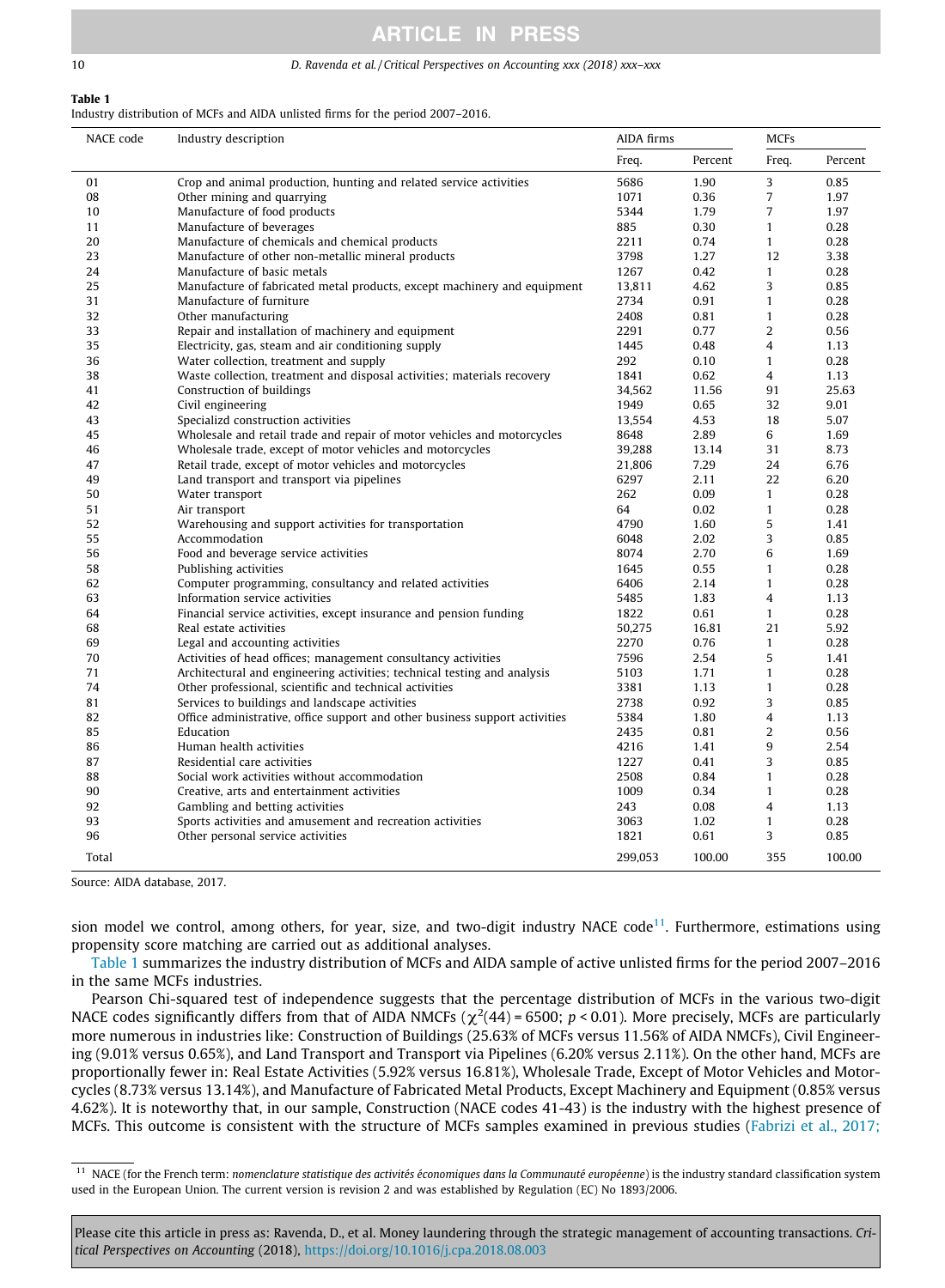[Ravenda et al., 2015, 2018; Transcrime, 2013\)](#page-19-0). Indeed, Construction is a sector in which Mafia organizations traditionally find significant business opportunities because of the high concentration of public contracts ([Caneppele et al., 2009; Savona,](#page-18-0) [2010\)](#page-18-0). In addition, Construction holds most of the characteristics which facilitate infiltration and money laundering, such as: high labour intensity, high cash intensiveness, low technology and wide use of subcontracting, among others ([Riccardi, 2014; Sciarrone & Storti, 2014\)](#page-19-0).

### 5. Results and discussions

### 5.1. Estimation of normal costs and CFO

[Table 2](#page-11-0) reports the regression results of Eqs. [\(1\) and \(2\)](#page-7-0) models used to estimate normal values of material costs (including both raw materials and merchandise), personnel costs, service costs, and CFO. The residuals of these estimations represent our TRM proxies. Results are presented following the [Fama and MacBeth \(1973\)](#page-19-0) procedure. Specifically, the reported coefficients and  $R<sup>2</sup>$  are mean values of cross-sectional estimations across 405 industry-years. Hence, the significance levels of the coefficients are calculated using the standard errors of the coefficients across industry-years. In addition, to mitigate the influence of outliers, all variables of Eqs. [\(1\) and \(2\)](#page-7-0) are winsorized at the top and bottom 1 percent of their distributions, before executing the estimations.

It is noteworthy that all the estimated regressions are significant at the 0.01 level according to the F tests. Furthermore, the explanatory power of the models are satisfactory compared to the earnings management models adopted in prior stud-ies<sup>12</sup> [\(Dechow et al., 2010; Roychowdhury, 2006](#page-18-0)). Indeed, the average adjusted R<sup>2</sup>s across industry-years is 61% for material costs, 64% for personnel costs, 74% for service costs, and 28% for CFO.

### 5.2. Cluster analysis to separate MCSFs from MCRFs

We lack specific information on the activities carried out by MCFs and cannot directly distinguish MCSFs from MCRFs. Hence, to separate MCSFs from MCRFs, we carry out a cluster analysis on the sample of pre-seizure MCF-years. The specific characteristics of MCRFs and their differences from MCSFs, assumed in the development of the hypotheses on MCSFs, can guide us to select the most appropriate clustering variables which may lead to the clear identification of the two groups. We implement the [Ward's \(1963\)](#page-20-0) minimum-variance hierarchical clustering method using an agglomerative (bottom-up) approach. At each generation of clusters, samples are merged into larger clusters to minimize the within-cluster sum of squares or to maximize the between-cluster sum of squares. Our results are robust to other well-known basic metrics such as single-linkage, complete-linkage, and average-linkage. [Fig. 1](#page-11-0) shows the top 10 branches of the Dendrogram for the clustering analysis performed on MCFs sample using TRM proxies (AbMTR, AbPRS, AbSRV) as well as variables RETA, CAPINT, GROW, ROA, LEVLONG, LEVSHORT and AGE, defined in the [Appendix A](#page-17-0), which may be able to distinguish MCSFs from MCRFs, based on our previous assumptions. The cumulative length of the vertical segments of the Dendrogram can be viewed as the distance between two clusters.

According to this representation, two very different clusters emerge. This partition is also confirmed by the Calinski– Harabasz pseudo-F stopping-rule index, whose value (173.65) is maximum for two clusters.

[Table 3](#page-12-0) presents the variable means and medians for each cluster and the results of t-test and Wilcoxon test, performed to compare the variables across the two clusters.

Importantly, the resulting 2 clusters differ significantly by most of the examined variables. Furthermore, based on the results of the statistical tests, we can infer that cluster 1 MCF-years may mostly consist of MCRFs, whereas cluster 2 MCF-years may mostly consist of MCSFs. Indeed, cluster 1 is the largest and represents 83.63% of the pre-seizure MCFs sample, whereas cluster 2 only represents 16.37% of the sample. Regarding TRM proxies, cluster 1 shows, on the one hand, significantly higher abnormal material costs (AbMTR) and abnormal personnel costs (AbPRS) than cluster 2. On the other hand, abnormal service costs (AbSRV) and abnormal revenues to assets (RETA) are significantly lower for cluster 1. These differences may be due to the absence or limited presence of real business operations, resources and structure within cluster 2 MCFs, which is typical of the shell firms, whose unique purpose is money laundering through fictitious business transactions. Furthermore, relative to cluster 2 MCFs, cluster 1 MCFs are significantly larger (SIZE), older (AGE), more long-term indebted (LEVLONG), less short-term indebted (LEVSHORT), less profitable (ROA) and they exhibit significantly lower asset growth (GROW), income volatility  $(\Delta NI)$ , and discretionary accrual management (DAC). Once again, these differences may be justified by the shell firm nature of cluster 2 MCFs and are consistent with the expected characteristics of MCSFs, discussed in development of the hypotheses on MCSFs (see Section [3.2](#page-3-0)). Importantly, compared to previous studies which examine firms controlled by Italian organized crime ([Bivona, 2012; Fabrizi et al., 2017; La Rosa & Paternostro, 2015;](#page-18-0) [Ravenda et al., 2015, 2018; Transcrime, 2013](#page-18-0)), this is the first attempt to use a cluster analysis to empirically separate MCSFs from MCRFs.

<sup>&</sup>lt;sup>12</sup> In [Roychowdhury's \(2006\)](#page-19-0) study the average adjusted  $R^2$ s of earnings management models across industry-years is 45% for CFO, 89% for production costs, 38% for discretionary expenses and 28% for accruals.

Please cite this article in press as: Ravenda, D., et al. Money laundering through the strategic management of accounting transactions. Critical Perspectives on Accounting (2018), <https://doi.org/10.1016/j.cpa.2018.08.003>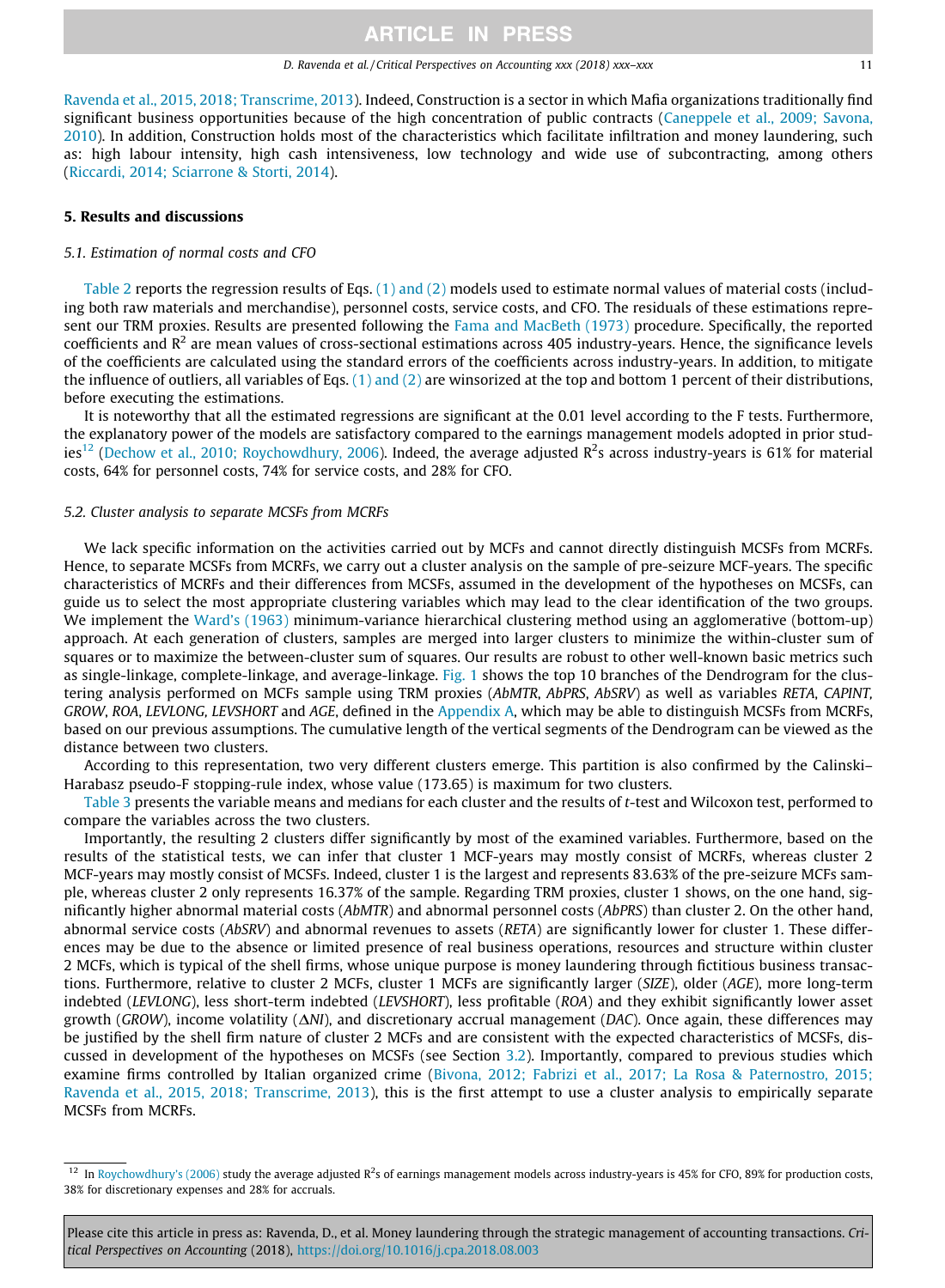#### <span id="page-11-0"></span>12 D. Ravenda et al. / Critical Perspectives on Accounting xxx (2018) xxx–xxx

| Table 2 |                                                                     |  |  |  |  |
|---------|---------------------------------------------------------------------|--|--|--|--|
|         | Regression estimations of normal and abnormal costs and cash flows. |  |  |  |  |

| Variables                        | $MTR_t/ln(TA_{t-1})$  |        | $PRS_t/ln(TA_{t-1})$    |        | $SRV_t/ln(TA_{t-1})$    |        | $CFO_t/ln(TA_{t-1})$    |        |
|----------------------------------|-----------------------|--------|-------------------------|--------|-------------------------|--------|-------------------------|--------|
|                                  | Coef.<br>t-stat       | p-val. | Coef.<br>t-stat         | p-val. | Coef.<br>t-stat         | p-val. | Coef.<br>t-stat         | p-val. |
| $1/ln(TA_{t-1})$                 | 238.764<br>9.290      | 0.000  | $-442.493$<br>$-27.530$ | 0.000  | $-332.027$<br>$-19.520$ | 0.000  | $-193.940$<br>$-14.710$ | 0.000  |
| $S_t/ln(TA_{t-1})$               | 0.330<br>33.580       | 0.000  | 0.127<br>69.730         | 0.000  | 0.233<br>82.150         | 0.000  | 0.062<br>59.800         | 0.000  |
| $\Delta S_t/\ln(TA_{t-1})$       | $-0.017$<br>$-1.540$  | 0.125  | $-0.034$<br>$-8.440$    | 0.000  | $-0.007$<br>$-1.140$    | 0.254  | 0.042<br>11.300         | 0.000  |
| $\Delta I_t / \ln(TA_{t-1})$     | 0.565<br>8.730        | 0.000  | 0.102<br>2.540          | 0.012  | 0.186<br>6.360          | 0.000  |                         |        |
| Intercept                        | $-46.671$<br>$-9.360$ | 0.000  | 92.485<br>28.370        | 0.000  | 70.662<br>20.520        | 0.000  | 35.630<br>14.730        | 0.000  |
| Mean obs.<br>Mean $\mathbb{R}^2$ | 2.436.342<br>0.609    |        | 2.436.371<br>0.639      |        | 2.436.356<br>0.743      |        | 2,436,121<br>0.275      |        |
| F                                | 298                   | 0.000  | 1,304                   | 0.000  | 1,692                   | 0.000  | 1,620                   | 0.000  |

Notes: The p-values are two-tailed. The coefficients and  $R^2$  are the mean values of coefficients and  $R^2$  of cross-sectional estimations across 405 industryyears. The t-statistics in parentheses are calculated using the standard error of the related mean coefficient across industry-years. In(TA) is the natural logarithm of total assets; MTR is material costs; PRS is personnel costs; SRV is service costs; CFO is cash flow from operations; S is net sales;  $\Delta S$  is change in net sales relative to previous year;  $\Delta I$  is change in inventory relative to previous year.





#### 5.3. Descriptive statistics and univariate analysis

[Table 4](#page-12-0) shows descriptive statistics for the variables included in our regression estimations by comparing pre-seizure MCRF-years both to NMCF-years and to post-seizure MCRF-years. All continuous variables are standardized by industryyear as well as being winsorized at the top and bottom 1 percent of their distributions to avoid the influence of outliers.

As regards the dependent variables, the means of AbMTR and AbPRS are positive and significantly ( $p < 0.01$ ) higher for preseizure MCRFs relative to NMCFs, providing a first support for hypothesis 1 and a first rejection for the null hypothesis 2, respectively. In addition, contrary to hypothesis 8, in post-seizure MCRFs there is no significant change in the means of AbMTR and AbPRS relative to the pre-seizure period, thus suggesting an insignificant impact of the seizure on the corresponding TRM practices of MCRFs. On the other hand, there is no significant difference in the means of AbSRV and AbCFO between pre-seizure MCRFs and NMCFs, failing to reject the null hypotheses 3 and 4, respectively. Furthermore, no significant change in the means of AbSRV and AbCFO emerges in MCRFs because of the seizure, in contrast with the hypothesis 8.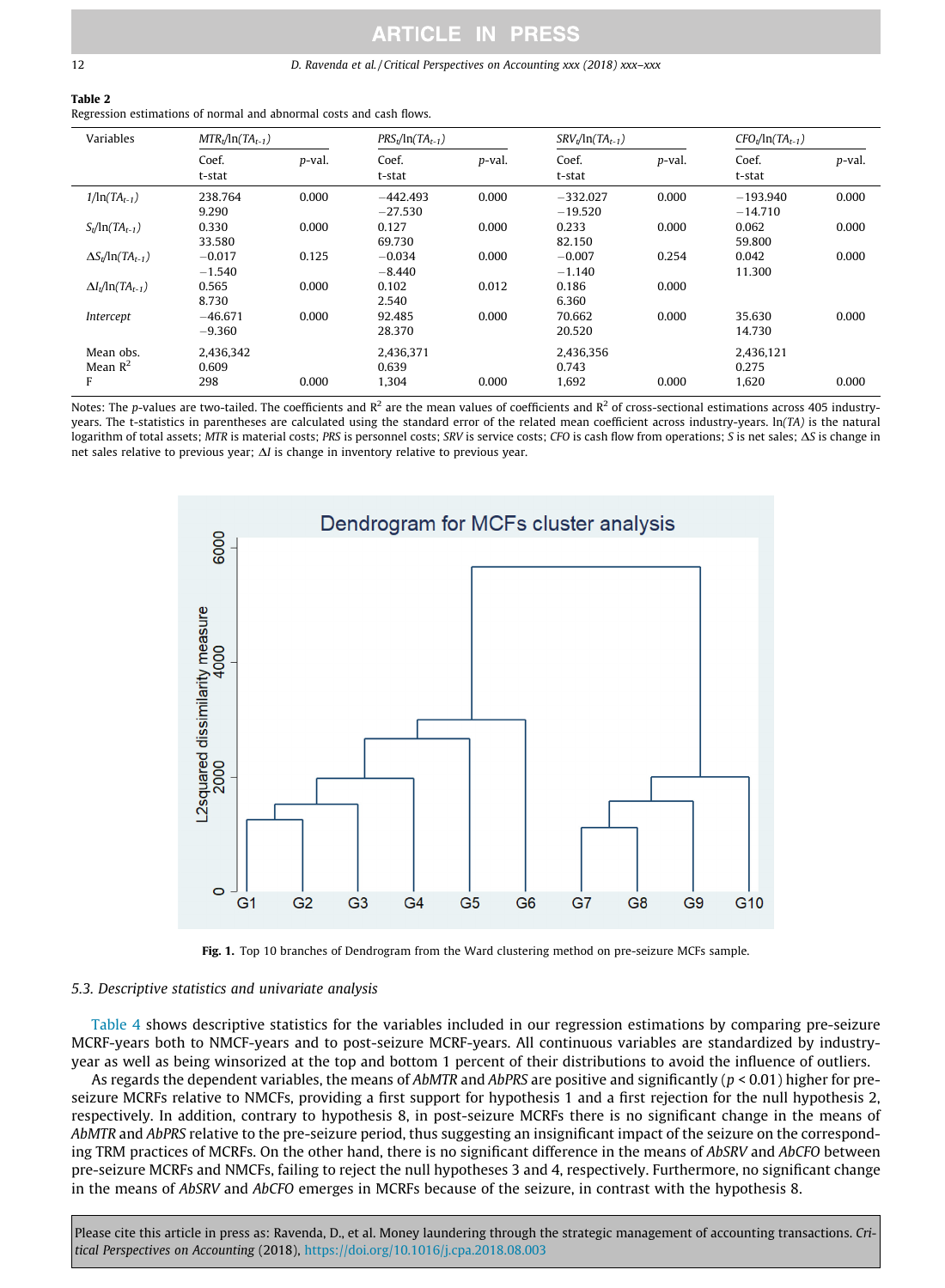#### D. Ravenda et al. / Critical Perspectives on Accounting xxx (2018) xxx–xxx 13

#### <span id="page-12-0"></span>Table 3

Variable comparisons between the two pre-seizure MCF clusters.

| Variables       | Cluster 1 (MCRFs) |           | Cluster 2 (MCSFs) |           | Cluster 1<br>versus |               |
|-----------------|-------------------|-----------|-------------------|-----------|---------------------|---------------|
|                 |                   |           |                   |           | Cluster 2           |               |
|                 | Mean              | Median    | Mean              | Median    | $t$ -test           | Wilcoxon test |
| AbMTR           | 0.2152            | 0.0308    | $-0.8517$         | $-0.1933$ | $***$               | $***$         |
| <b>AbPRS</b>    | 0.1529            | $-0.0854$ | $-0.5118$         | $-0.1371$ | ***                 | $***$         |
| AbSRV           | $-0.0521$         | $-0.1316$ | 0.5003            | 0.1326    | ***                 | ***           |
| AbCFO           | 0.0087            | $-0.0343$ | $-0.0487$         | 0.0339    |                     |               |
| <b>RETA</b>     | $-0.1127$         | $-0.3149$ | 2.5774            | 2.3412    | $***$               | $***$         |
| <b>CAPINT</b>   | 0.0169            | $-0.3105$ | $-0.0160$         | $-0.4316$ |                     |               |
| $\Delta NI$     | 0.1353            | $-0.3687$ | 1.2375            | 0.0690    | $***$               | ***           |
| <b>SIZE</b>     | 0.3371            | 0.3412    | $-0.0099$         | $-0.0900$ | ***                 | ***           |
| <b>LEVLONG</b>  | $-0.0426$         | $-0.5375$ | $-0.3500$         | $-0.6237$ | ***                 | ***           |
| <b>LEVSHORT</b> | 0.3730            | 0.4222    | 0.8355            | 0.9978    | ***                 | $***$         |
| <b>INVAR</b>    | 0.0492            | 0.1948    | 0.0042            | 0.2023    |                     |               |
| <b>GROW</b>     | $-0.0166$         | $-0.1055$ | 3.0697            | 3.1889    | $***$               | ***           |
| <b>ROA</b>      | $-0.1893$         | $-0.1275$ | 0.3000            | $-0.0013$ | ***                 | $***$         |
| ETR             | $-0.1496$         | $-0.2376$ | $-0.2268$         | $-0.4075$ |                     |               |
| DAC             | 0.0529            | 0.0599    | $-0.3908$         | $-0.4195$ | ***                 | ***           |
| AGE             | $-0.5803$         | $-0.8342$ | $-1.0795$         | $-1.1112$ | $***$               | ***           |
| N. Obs.         | 889               |           | 174               |           |                     |               |
| % in sample     | 83.63%            |           | 16.37%            |           |                     |               |

Notes: \*, \*\* and \*\*\* denote significance levels at 10%, 5% and 1%, respectively, based on a two-tailed Wilcoxon rank-sum test and a two-tailed t-test for the differences in medians and means of continuous variables, respectively. Variables are defined in the [Appendix A.](#page-17-0)

#### Table 4

Descriptive statistics and variable comparison among MCRFs and NMCFs.

|                     | <b>MCRFs_PRE</b> |          | MCRFs_POST |          | <b>NMCFs</b>      |          | <b>NMCFs</b> | MCRFs_PRE versus | MCRFs_POST versus<br><b>MCRFs_PRE</b> |               |
|---------------------|------------------|----------|------------|----------|-------------------|----------|--------------|------------------|---------------------------------------|---------------|
|                     | Mean             | Median   | Mean       | Median   | Mean              | Median   | $t$ -test    | Wilcoxon test    | $t$ -test                             | Wilcoxon test |
| Dependent variables |                  |          |            |          |                   |          |              |                  |                                       |               |
| <b>AbMTR</b>        | 0.215            | 0.031    | 0.199      | 0.024    | 0.000             | $-0.024$ | ***          | ***              |                                       |               |
| <b>AbPRS</b>        | 0.153            | $-0.085$ | 0.040      | $-0.128$ | 0.000             | $-0.088$ | $***$        | $\ast$           |                                       | $**$          |
| AbSRV               | $-0.052$         | $-0.132$ | $-0.098$   | $-0.174$ | 0.000             | $-0.082$ |              | ***              |                                       | $***$         |
| AbCFO               | 0.009            | $-0.034$ | $-0.025$   | $-0.031$ | 0.000<br>$-0.009$ |          |              | $***$            |                                       |               |
| Control variables   |                  |          |            |          |                   |          |              |                  |                                       |               |
| <b>RETA</b>         | $-0.113$         | $-0.315$ | $-0.347$   | $-0.565$ | 0.000             | $-0.270$ | ***          | ***              | ***                                   | ***           |
| $\Delta NI$         | 0.135            | $-0.369$ | 0.474      | $-0.180$ | 0.000             | $-0.350$ | $***$        |                  | $***$                                 | $***$         |
| <b>SIZE</b>         | 0.337            | 0.341    | 0.366      | 0.429    | 0.000             | $-0.037$ | $***$        | $***$            |                                       |               |
| <b>LEVLONG</b>      | $-0.043$         | $-0.538$ | 0.208      | $-0.430$ | 0.000             | $-0.490$ |              | $***$            | ***                                   | ***           |
| <b>LEVSHORT</b>     | 0.373            | 0.422    | 0.443      | 0.516    | 0.000             | $-0.075$ | $***$        | $***$            |                                       |               |
| <b>INVAR</b>        | 0.049            | 0.195    | $-0.027$   | 0.278    | 0.000             | 0.062    |              | $\ast$           |                                       |               |
| <b>GROW</b>         | $-0.017$         | $-0.106$ | $-0.101$   | $-0.133$ | 0.000             | $-0.137$ |              |                  |                                       | $\ast$        |
| <b>ROA</b>          | $-0.189$         | $-0.127$ | $-0.421$   | $-0.179$ | 0.000             | $-0.087$ | ***          | $***$            | $***$                                 | ***           |
| ETR                 | $-0.150$         | $-0.238$ | 0.201      | 0.535    | 0.000             | $-0.042$ | $***$        | $***$            | $***$                                 | $***$         |
| DAC                 | 0.053            | 0.060    | 0.011      | 0.057    | 0.000             | 0.031    |              |                  |                                       |               |
| AGE                 | $-0.580$         | $-0.834$ | $-0.557$   | $-0.801$ | 0.001             | $-0.280$ | $***$        | $***$            |                                       | $* *$         |
| %LOSS               | 16.54%           |          | 16.81%     |          | 13.12%            |          | $***$        |                  |                                       |               |
| %SUSP               | 16.20%           |          | 8.97%      |          | 12.37%            |          | $***$        |                  | $***$                                 |               |
| Number obs.         | 889              |          | 450        |          | 2,436,342         |          |              |                  |                                       |               |

Notes: The sample full period spans 2007-2016. \*, \*\* and \*\*\* denote significance levels at 10%, 5% and 1%, respectively, based on a two-tailed Wilcoxon test and a two-tailed t-test for the differences in medians and means of continuous variables, respectively. Pearson chi-squared test of independence for categorical variables: %LOSS is percentage of firms with two or more consecutive years of negative income; %SUSP is percentage of firms just beating/ meeting the zero earnings before tax benchmark. MCRFs\_PRE = pre-seizure MCRF-years; MCRFs\_POST = post-seizure MCRF-years. The rest of the variables are defined in the [Appendix A.](#page-17-0)

Turning to control variables, it is noteworthy that pre-seizure MCRFs are significantly ( $p < 0.01$ ) less profitable (ROA) than NMCFs and profitability further drops following the seizure. Specifically, an overinvestment of financial resources stemming from illegal activities, a poor management, and an income-decreasing earnings management for tax avoidance may cause pre-seizure MCRFs to be less profitable. In this regard, the significantly  $(p < 0.01)$  lower effective tax rate (ETR) for MCRFs confirms their tendency to engage in tax avoidance. On the other hand, following the seizure, profitability of MCRFs may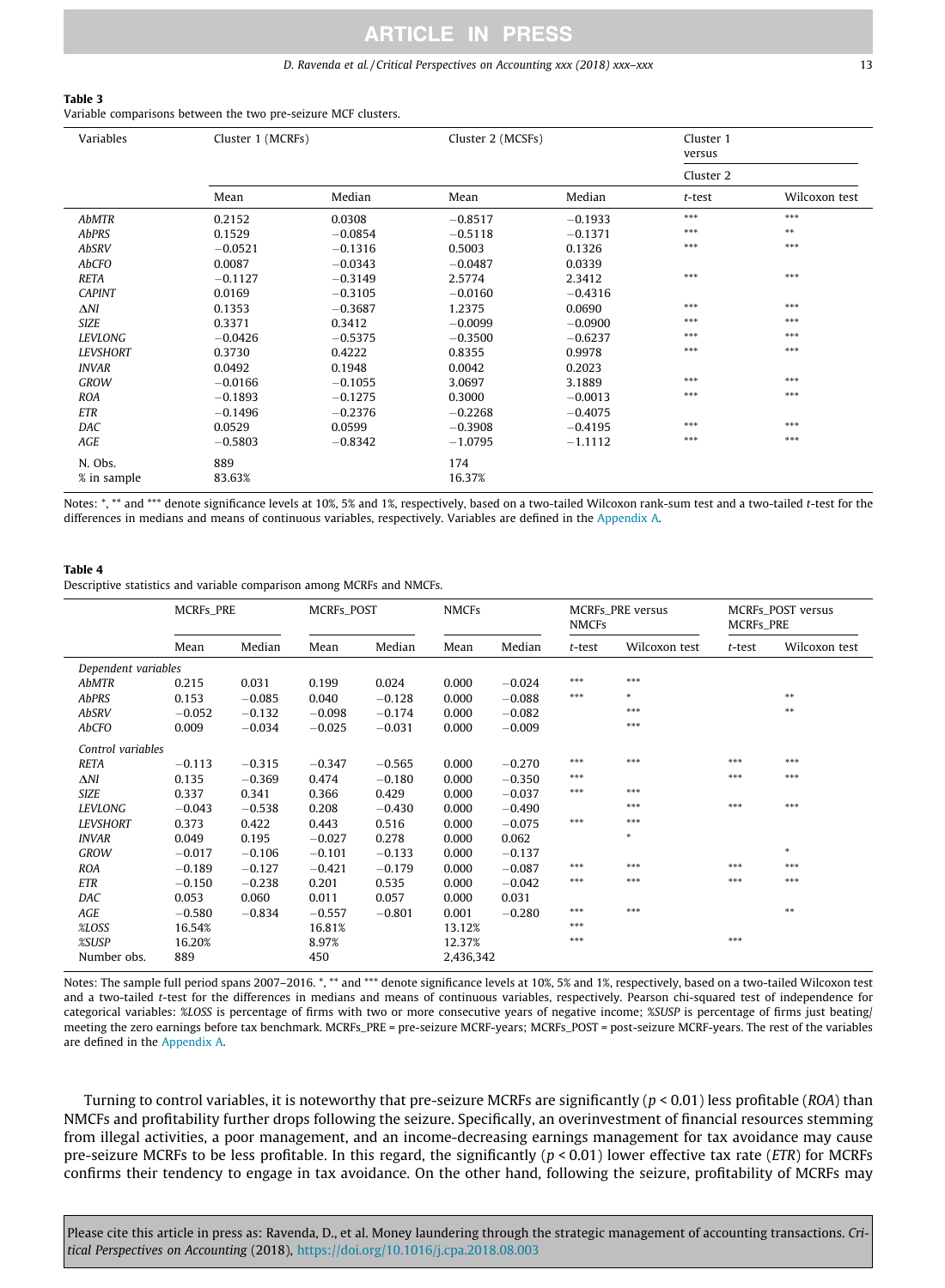#### <span id="page-13-0"></span>14 D. Ravenda et al. / Critical Perspectives on Accounting xxx (2018) xxx–xxx

be negatively affected by the costs incurred by legal administrators for the re-establishment of the legality and the vanishing of all competitive advantages linked the employment of criminal methods ([Arlacchi, 2010; Fantò, 1999\)](#page-18-0). Interestingly, significantly ( $p < 0.01$ ) lower abnormal revenues to assets (RETA) for pre-seizure MCRFs, relative to NMCFs, may be due to the underreporting of revenues or the charge of lower selling prices than competitors, linked to the previously discussed competitive advantages of MCRFs. Conversely, the significant decrease of RETA for MCRFs following their seizure may be due to the loss of the business opportunities granted by the criminal networks. Finally, it is noteworthy the significantly higher short-term indebtedness (LEVSHORT) for pre-seizure MCRFs, relative to NMCFs, that may be due to lenient payment terms allowed by intimidated suppliers or be linked to trade-based money laundering practices [\(Ferwerda et al., 2013; Martocchia](#page-19-0) [et al., 2014](#page-19-0)).

Table 5 presents the same information as [Table 4](#page-12-0) for MCSFs.

As regards the dependent variables, the means of AbMTR and AbPRS are negative and significantly ( $p < 0.01$ ) lower for preseizure MCSFs relative to NMCFs, providing a first support for hypothesis 5. Moreover, the mean of AbMTR significantly  $(p < 0.05)$  increases in post-seizure MCSFs, consistent with hypothesis 8, whereas the mean of AbPRS is not significantly affected by the seizure of MCSFs. On the other hand, the mean of AbSRV is significantly ( $p < 0.01$ ) higher for pre-seizure MCSFs relative to NMCFs, consistent with hypothesis 6. However, contrary to hypothesis 8, the seizure of MCSFs has no significant impact on AbSRV. Finally, no significant difference in AbCFO emerges between pre-seizure MCSFs and NMCFs and the seizure has no significant impact on it, failing to reject the null hypothesis 7.

As far control variables are concerned, the main differences from MCRFs analysis lie in the variables RETA, GROW and ROA. More specifically, significantly ( $p < 0.01$ ) higher abnormal revenues to assets (RETA) for pre-seizure MCRFs, relative to NMCFs, is consistent with our assumption on the money laundering practice of recording fictitious sales without real business structure, typical of shell firms. The significant ( $p < 0.01$ ) decrease in RETA, following the seizure, may provide evidence of the effective intervention of legal administrators in deterring this money laundering practice. Furthermore, it is noteworthy the significantly  $(p < 0.01)$  higher growth rate (GROW) for pre-seizure MCSFs, relative to NMCFs, presumably financed with dirty money, which significantly ( $p < 0.01$ ) decreases after the seizure. Unlike MCRFs, pre-seizure MCSFs exhibit a significantly  $(p < 0.01)$  higher profitability than NMCFs, due to their artificial capacity of earning profits with limited assets that entails money laundering. Finally, it is not surprising that pre-seizure MCSFs are significantly ( $p < 0.01$ ) younger (AGE) than NMCFs, given that the Mafiosi owners may decide to prematurely liquidate them, once they have achieved their illicit purposes or in order protect their assets from possible legal actions of judicial authorities.

Finally, it is worth mentioning that untabulated Pearson correlations between the variables of our base regression model in Eq. [\(5\)](#page-8-0) mostly show low (below 0.39) correlations between control variables, by excluding that collinearity may lead to biased estimations.

|                     | MCSFs_PRE |          | MCSFs_POST |          | <b>NMCFs</b> |          | <b>NMCFs</b> | MCSFs_PRE versus | MCSFs_POST versus<br>MCSFs_PRE |               |
|---------------------|-----------|----------|------------|----------|--------------|----------|--------------|------------------|--------------------------------|---------------|
|                     | Mean      | Median   | Mean       | Median   | Mean         | Median   | t-test       | Wilcoxon test    | t-test                         | Wilcoxon test |
| Dependent variables |           |          |            |          |              |          |              |                  |                                |               |
| AbMTR               | $-0.852$  | $-0.193$ | $-0.179$   | $-0.065$ | 0.000        | $-0.024$ | ***          | ***              | $***$                          | $***$         |
| <b>AbPRS</b>        | $-0.512$  | $-0.137$ | $-0.301$   | $-0.156$ | 0.000        | $-0.088$ | ***          | $\ast$           |                                |               |
| AbSRV               | 0.500     | 0.133    | 0.129      | 0.029    | 0.000        | $-0.082$ | $***$        | $***$            |                                |               |
| AbCFO               | $-0.049$  | 0.034    | 0.061      | 0.014    | 0.000        | $-0.009$ |              |                  |                                |               |
| Control variables   |           |          |            |          |              |          |              |                  |                                |               |
| <b>RETA</b>         | 2.577     | 2.341    | 0.363      | 0.161    | 0.000        | $-0.270$ | ***          | ***              | ***                            | ***           |
| $\Delta NI$         | 1.237     | 0.069    | 0.215      | $-0.281$ | 0.000        | $-0.350$ | ***          | ***              | $***$                          |               |
| SIZE                | $-0.010$  | $-0.090$ | $-0.206$   | $-0.117$ | 0.000        | $-0.037$ |              |                  |                                |               |
| <b>LEVLONG</b>      | $-0.350$  | $-0.624$ | $-0.169$   | $-0.528$ | 0.000        | $-0.490$ | ***          | $***$            |                                | $***$         |
| <b>LEVSHORT</b>     | 0.836     | 0.998    | 0.780      | 0.916    | 0.000        | $-0.075$ | ***          | $***$            |                                |               |
| <b>INVAR</b>        | 0.004     | 0.202    | 0.368      | 0.580    | 0.000        | 0.062    |              |                  | $***$                          |               |
| <b>GROW</b>         | 3.070     | 3.189    | $-0.066$   | $-0.055$ | 0.000        | $-0.137$ | ***          | $***$            | $***$                          | ***           |
| <b>ROA</b>          | 0.300     | $-0.001$ | 0.062      | 0.269    | 0.000        | $-0.087$ | $***$        | $***$            |                                |               |
| ETR                 | $-0.227$  | $-0.408$ | 0.165      | 0.449    | 0.000        | $-0.042$ | ***          | $***$            | $***$                          | $***$         |
| DAC                 | $-0.391$  | $-0.419$ | 0.005      | 0.077    | 0.000        | 0.031    | ***          | $***$            |                                |               |
| AGE                 | $-1.079$  | $-1.111$ | $-1.185$   | $-1.194$ | 0.001        | $-0.280$ | $***$        | ***              | $***$                          | $***$         |
| %LOSS               | 4.02%     |          | 5.81%      |          | 13.12%       |          | $***$        |                  |                                |               |
| %SUSP               | 13.79%    |          | 2.33%      |          | 12.37%       |          |              |                  | $***$                          |               |
| Number obs.         | 174       |          | 86         |          | 2,436,342    |          |              |                  |                                |               |

#### Table 5 Descriptive statistics and variable comparison among MCSFs and NMCFs.

Notes: The sample full period spans 2007–2016. \*, \*\* and \*\*\* denote significance levels at 10%, 5% and 1%, respectively, based on a two-tailed Wilcoxon test and a two-tailed t-test for the differences in medians and means of continuous variables, respectively. Pearson chi-squared test of independence for categorical variables: %LOSS is percentage of firms with two or more consecutive years of negative income; %SUSP is percentage of firms just beating/ meeting the zero earnings before tax benchmark. MCSFs\_PRE = pre-seizure MCSF-years; MCSFs\_POST = post-seizure MCSF-years. The rest of the variables are defined in the [Appendix A.](#page-17-0)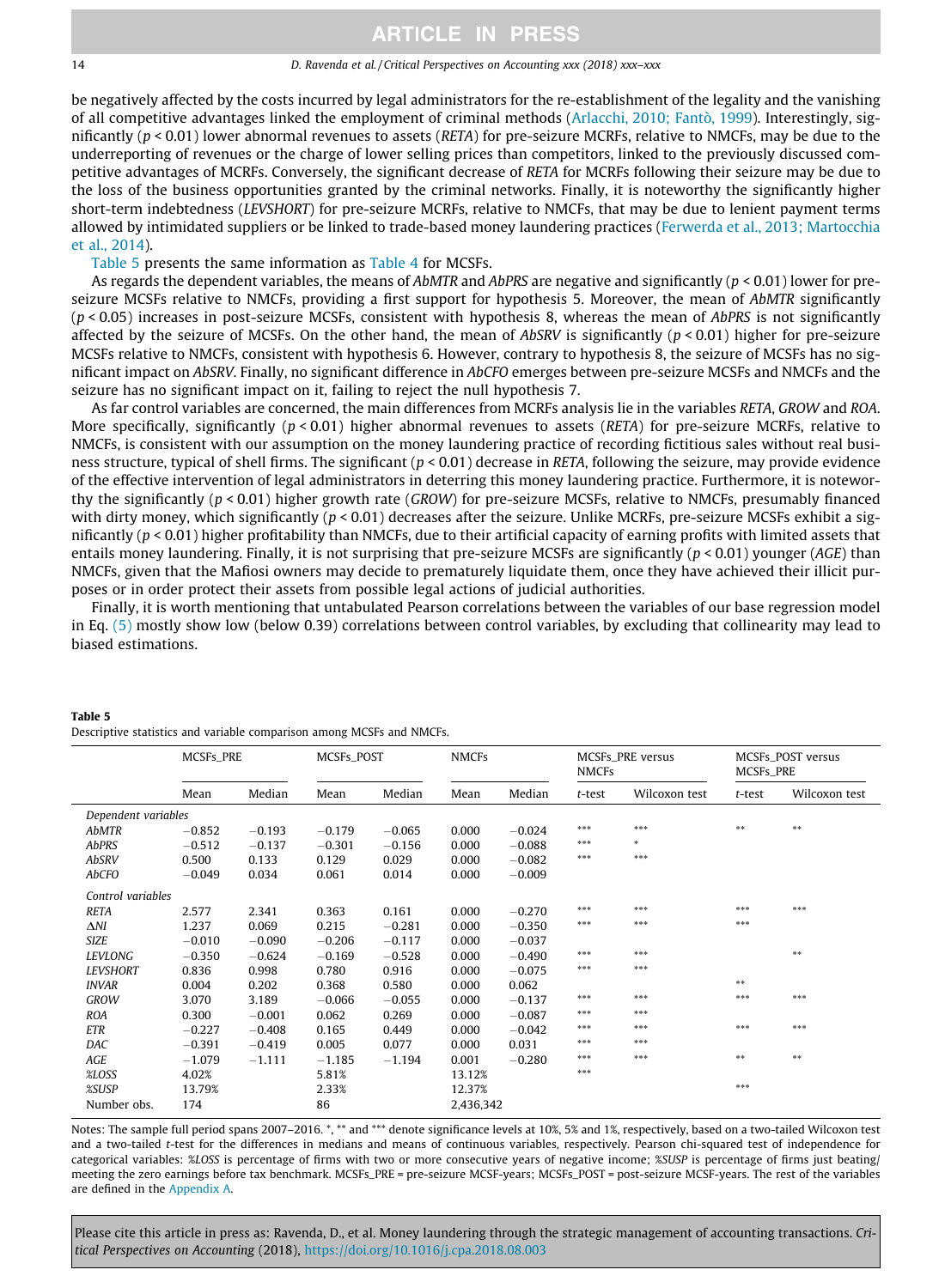## 5.4. Regression results and discussion

In order to test our hypotheses, we estimate our model in Eq. [\(5\)](#page-8-0) through a linear regression with panel-corrected standard errors to consider heteroscedasticity and contemporaneous correlation across panels. Table 6 presents the results for our estimations.

First, it is noteworthy that all the estimated regressions are significant at the 0.01 level according to the Chi-square tests. As regards the variables relevant for our hypotheses, the coefficient on *MafiaRF* is positive and significant ( $p < 0.01$ ) both in AbMTR and AbPRS regression, whereas it is negative and significant ( $p < 0.05$ ) in AbSRV regression. These results provide support for hypothesis 1 and reject the null hypotheses 2 and 3, indicating that pre-seizure MCRFs exhibit abnormally high material and personnel costs and abnormally low service costs, respectively. Furthermore, the coefficient on MafiaRF is not significant at conventional levels in AbCFO regression, failing to reject the null hypothesis 4. Hence, TRM performed by MCRFs before seizure has a null effect on their CFO relative to sales. On the other hand, the coefficient on MafiaRF\_CONF is not significant at conventional levels in any regression, failing to support hypothesis 8 and thus showing an insignificant impact of the seizure of MCRFs on their TRM practices.

Turning to MCSFs, the coefficient on MafiaSF is negative and significant  $(p < 0.01)$  both in AbMTR and AbPRS regression, consistent with hypothesis 5, whereas it is positive and significant ( $p < 0.01$ ) in AbSRV regression, providing support for hypothesis 6. In addition, it is negative and significant ( $p < 0.05$ ) in AbCFO regression, showing that TRM performed by MCSFs leads to an abnormally low CFO. This result is consistent with the assumption that the main purpose of MCSFs is money laundering through cash transfers, rather than generating a positive CFO through real operations to support the development of the business. Finally, coefficient on MafiaSF\_CONF is positive and significant in regression AbMTR ( $p < 0.01$ ), AbPRS  $(p < 0.05)$  and AbCFO ( $p < 0.1$ ), whereas it is not significant at conventional levels in AbSRV regression. These results provide evidence that the seizure of MCSFs has a significant impact on their TRM practices, showed by abnormal material and personnel costs, presumably for the interruption of the fictitious business transactions linked to money laundering. More precisely, after losing the full control of their MCSFs, Mafiosi owners may be induced to discontinue the incoming black money flow through fake sale invoices, which may be particularly significant within MCSFs. The consequent sharp drop in revenues relative to assets, following the seizure (see variable RETA in [Table 5](#page-13-0)), may be the reason for the significant increase in abnormal material and personnel costs, which are computed with respect to sales.

As regards the control variables, it should be noted that all their coefficients are mostly significant at the 0.01 level, although their sign sometimes differs across the regressions. This provides evidence of a different TRM strategy associated with each type of cost.

In summary, our results provide evidence of TRM activities within MCFs before seizure. However, they cast some doubts on the effectiveness of the legal administration in reinstating the legality within MCRFs after seizure. In this regard, legal

|                        | <b>AbMTR</b> |          |        | <b>AbPRS</b> |           |        | <b>AbSRV</b> |          |        | <b>AbCFO</b> |           |        |
|------------------------|--------------|----------|--------|--------------|-----------|--------|--------------|----------|--------|--------------|-----------|--------|
|                        | Coef.        | z-stat   | p-val. | Coef.        | z-stat    | p-val. | Coef.        | z-stat   | p-val. | Coef.        | z-stat    | p-val. |
| Variables of interest: |              |          |        |              |           |        |              |          |        |              |           |        |
| MafiaRF                | 0.225        | 4.17     | 0.000  | 0.194        | 4.29      | 0.000  | $-0.125$     | $-2.47$  | 0.014  | 0.040        | 0.95      | 0.344  |
| MafiaSF                | $-1.016$     | $-7.05$  | 0.000  | $-0.585$     | $-3.97$   | 0.000  | 0.448        | 2.99     | 0.003  | $-0.182$     | $-2.05$   | 0.041  |
| MafiaRF CONF           | $-0.005$     | $-0.06$  | 0.954  | $-0.112$     | $-1.58$   | 0.114  | $-0.025$     | $-0.31$  | 0.756  | $-0.046$     | $-0.67$   | 0.502  |
| MafiaSF CONF           | 0.794        | 4.16     | 0.000  | 0.387        | 2.05      | 0.040  | $-0.331$     | $-1.55$  | 0.122  | 0.293        | 1.79      | 0.073  |
| Control variables:     |              |          |        |              |           |        |              |          |        |              |           |        |
| <b>RETA</b>            | 0.114        | 94.06    | 0.000  | 0.038        | 36.21     | 0.000  | 0.012        | 10.50    | 0.000  | $-0.074$     | $-109.62$ | 0.000  |
| $\Delta NI$            | $-0.044$     | $-70.86$ | 0.000  | 0.043        | 65.21     | 0.000  | 0.039        | 63.53    | 0.000  | 0.017        | 23.97     | 0.000  |
| <b>SIZE</b>            | $-0.019$     | $-14.73$ | 0.000  | 0.047        | 37.45     | 0.000  | 0.055        | 41.39    | 0.000  | 0.033        | 27.00     | 0.000  |
| <b>LEVLONG</b>         | 0.035        | 58.46    | 0.000  | $-0.077$     | $-126.18$ | 0.000  | $-0.024$     | $-40.18$ | 0.000  | $-0.006$     | $-9.88$   | 0.000  |
| <b>LEVSHORT</b>        | 0.028        | 39.34    | 0.000  | $-0.065$     | $-91.29$  | 0.000  | 0.037        | 50.89    | 0.000  | $-0.059$     | $-86.36$  | 0.000  |
| <b>INVAR</b>           | 0.038        | 58.63    | 0.000  | 0.007        | 11.36     | 0.000  | 0.020        | 31.39    | 0.000  | $-0.055$     | $-90.95$  | 0.000  |
| <b>GROW</b>            | $-0.019$     | $-25.56$ | 0.000  | 0.010        | 15.18     | 0.000  | 0.019        | 25.26    | 0.000  | 0.033        | 52.45     | 0.000  |
| <b>ROA</b>             | $-0.052$     | $-76.90$ | 0.000  | $-0.045$     | $-62.66$  | 0.000  | $-0.001$     | $-1.53$  | 0.126  | 0.061        | 84.45     | 0.000  |
| <b>ETR</b>             | $-0.050$     | $-76.65$ | 0.000  | 0.088        | 134.77    | 0.000  | 0.009        | 14.20    | 0.000  | $-0.071$     | $-117.65$ | 0.000  |
| DAC                    | 0.012        | 19.31    | 0.000  | $-0.017$     | $-27.76$  | 0.000  | $-0.031$     | $-48.62$ | 0.000  | $-0.488$     | $-772.61$ | 0.000  |
| AGE                    | 0.014        | 17.47    | 0.000  | 0.057        | 69.94     | 0.000  | $-0.003$     | $-4.25$  | 0.000  | 0.006        | 7.79      | 0.000  |
| LOSS                   | 0.012        | 6.62     | 0.000  | 0.018        | 9.75      | 0.000  | 0.058        | 30.15    | 0.000  | $-0.200$     | $-110.13$ | 0.000  |
| <b>SUSP</b>            | 0.103        | 49.49    | 0.000  | $-0.173$     | $-88.49$  | 0.000  | 0.003        | 1.50     | 0.135  | $-0.050$     | $-28.68$  | 0.000  |
| <b>IND</b> dummies     | Yes          |          |        | Yes          |           |        | Yes          |          |        | Yes          |           |        |
| <b>YEAR</b> dummies    | Yes          |          |        | Yes          |           |        | Yes          |          |        | Yes          |           |        |
| Intercept              | $-0.036$     | $-7.56$  | 0.000  | 0.053        | 10.60     | 0.000  | $-0.013$     | $-2.56$  | 0.010  | 0.055        | 12.89     | 0.000  |
| Number of obs.         | 2,437,941    |          |        | 2,437,941    |           |        | 2,437,941    |          |        | 2,437,941    |           |        |
| R-squared              | 0.020        |          |        | 0.027        |           |        | 0.009        |          |        | 0.279        |           |        |
| Wald $\chi^2$          | 36,983       |          | 0.000  | 67,562       |           | 0.000  | 18,360       |          | 0.000  | 737,549      |           | 0.000  |

### Table 6

Multiple regressions of transaction management proxies.

Notes: The p-values are two-tailed. All test statistics and significance levels are calculated based on panel-corrected standard errors to consider heteroscedasticity and contemporaneous correlation across panels. Variables are defined in the [Appendix A.](#page-17-0)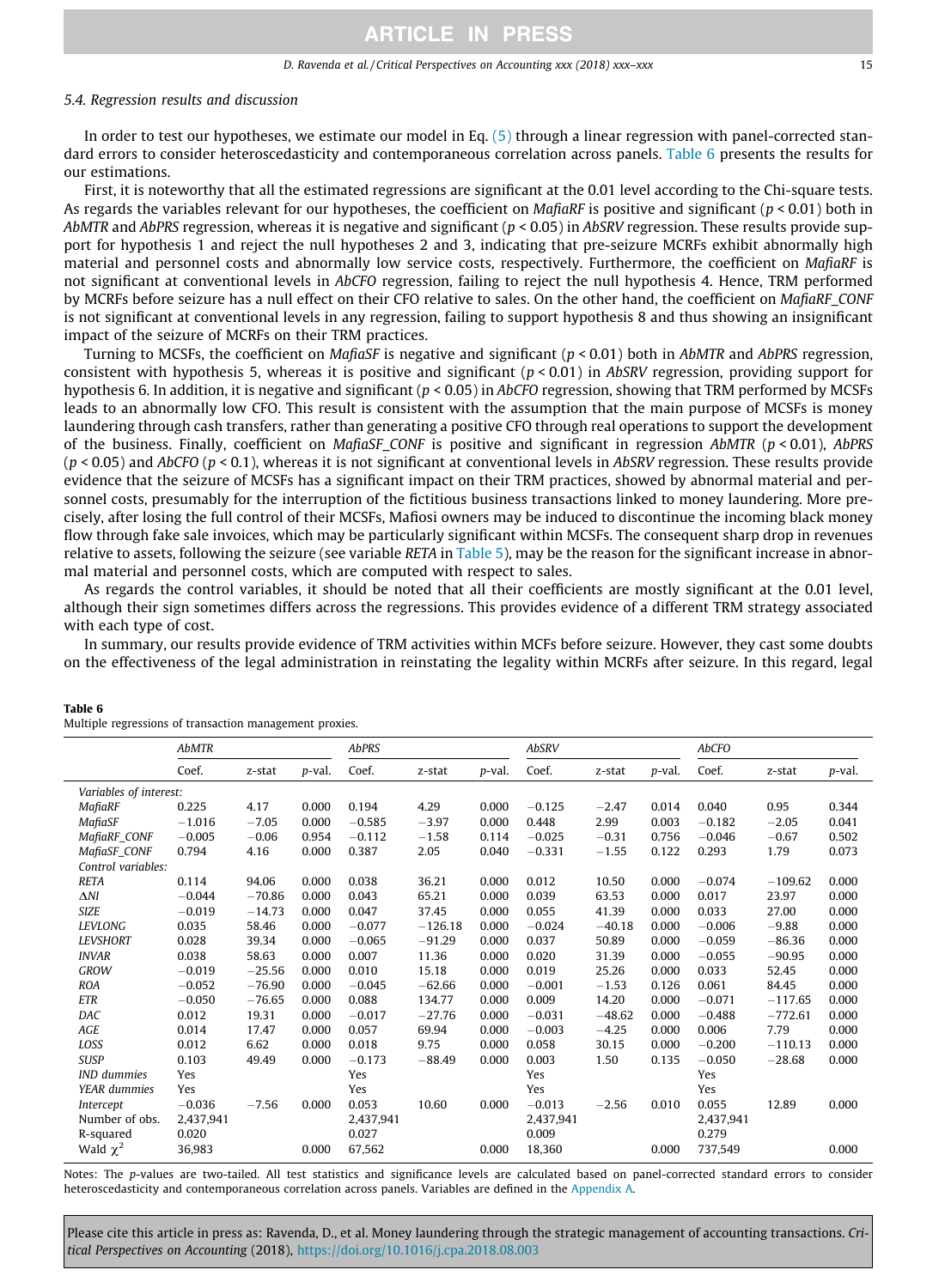#### 16 D. Ravenda et al. / Critical Perspectives on Accounting xxx (2018) xxx–xxx

administrators may fail to completely deter money laundering practices within MCRFs and the persistence of abnormally high material costs in the post-seizure period may be linked to a strategy of the ousted Mafiosi owners, aiming to drain resources of MCRFs and partially recover them. Colluded MCRFs employees and suppliers may support this strategy of the Mafiosi owners, that may exercise their influence through their networks with private and public stakeholders, within the controlled territory ([Dalla Chiesa, 2017; La Rosa & Paternostro, 2015](#page-18-0)). This supposed scenario, if confirmed, may further explain the financial difficulties of MCRFs after seizure, which often lead them to bankruptcy and subsequent liquidation [\(ANBSC, 2012; Bivona, 2012; La Rosa & Paternostro, 2015](#page-18-0)). It is noteworthy that these results apparently contradict previous [\(Ravenda et al., 2018](#page-19-0)) study, which documents a significant effect of the intervention of legal administrators on some opportunistic practices of MCFs, as evidenced by abnormal specific accruals. However, this previous study does not address TRM practices and does not separate MCRFs from MCSFs. Hence, its results may not be properly comparable with ours. Finally, the insights into the practices of MCFs, offered by our TRM proxies, may suggest that the traditional TRM measures used in previous research, which do not inform on the nature of the specific transactions, and their common interpretation in terms of earnings management may not be suitable for depicting the behavior of unlisted firms involved in illicit practices and whose incentives, modus operandi and context are different from those the listed firms.

#### 5.5. Additional analyses

### 5.5.1. Propensity score matching

To test the robustness of our results, we address the concern on a possible selection bias both in the firms that Mafia organizations decide to take over or start up and in the MCFs that are seized by judicial authorities and finally included in our sample. Indeed, the factors influencing the decisions above may also determine TRM decisions. Therefore, following previous research (e.g., [Tucker, 2010\)](#page-20-0), we carry out a propensity score matching, based on the observables variables included in the base regression model, in order to identify a control group of NMCFs and account for the possible endogeneity. We then estimate the propensity of a firm to be included within MCFs using a logit regression, where the dependent variable is an indicator variable, taking value of 1 for MCFs and 0 for NMCFs, and the independent variables are those significantly different between MCFs and NMCFs and associated with our TRM proxies, namely RETA,  $\Delta N I$ , SIZE, LEVLONG, LEVSHORT, INVAR, GROW, ROA, ETR, DAC, AGE, IND and YEAR. The predicted probabilities from the logit regression are the propensity scores. Subsequently, we match each MCF-year to one NMCF-year<sup>13</sup> by nearest propensity score, without replacement, using a Caliper distance of 0.03, where Caliper refers to the difference in the predicted probabilities between the treatment observation and the control observation ([Dehejia & Wahba, 2002](#page-18-0)). We then then re-estimate the Eq. [\(5\)](#page-8-0) base regression model based on the propensity score matched sample. Interestingly, the untabulated estimation results, based on the propensity score matching, are mostly consistent with those of previous estimations, leading to similar conclusions in terms of the support or rejection of the hypotheses of the study. Hence, the documented robustness of our results to different estimation methods and matching procedures can relieve concerns that our findings are driven by uncontrolled factors or selection bias.

#### 5.5.2. Estimations excluding construction industry

To find out whether the results of our estimations are mostly driven by the construction industry (NACE code 41), which is the most representative, for including 25.63% of MCFs, we repeat our estimations by excluding this industry. Interestingly, the untabulated estimation results within the restricted sample show that the only relevant difference from the estimations within the full sample lies in the coefficient on MafiaRF in AbPRS regression. Indeed, it is not significant at conventional levels rather than being significantly positive, if the construction industry is excluded. Considering that construction industry is typical for public contracts awarding, whose control is a primary business of the Mafia organizations ([Caneppele et al.,](#page-18-0) [2009; Savona, 2010\)](#page-18-0), we can provide further support for the arguments, presented in the development of hypothesis 2, stating that abnormally high personnel costs (computed with respect to sales), within pre-seizure MCRFs, may be due to their practice of bidding for public sector contracts abnormally low prices, which are not economically viable for the other competitors. Furthermore, the closer scrutiny from public authorities, in relation to the fullfilment of all labour regulations, on firms competing in public tenders, may discourage MCRFs bidding for public contracts from engaging in illegal practices to compress personnel costs. Finally, the practice of employing Mafia members as fictitious employees to pay them black money in the form of salaries may be more common within MCRFs in the construction industry, for being more labour intensive.

#### 6. Conclusions

In this study, we hypothesize that specific TRM patterns may provide evidence of money laundering practices within a sample of 355 firms controlled by Italian Mafias. Our results reveal that, using a cluster analysis, MCFs can be classified into two distinct groups which may correspond to MCRFs and MCSFs, based on specific assumptions on the peculiarities of the shell firms compared to the real firms. Furthermore, our regression estimations show that pre-seizure MCRFs engage more in

<sup>&</sup>lt;sup>13</sup> We carried out additional estimations by matching each MCF-year to two and three NMCF-years, respectively, and we obtained results similar to the main one-to-one matching estimations.

Please cite this article in press as: Ravenda, D., et al. Money laundering through the strategic management of accounting transactions. Critical Perspectives on Accounting (2018), <https://doi.org/10.1016/j.cpa.2018.08.003>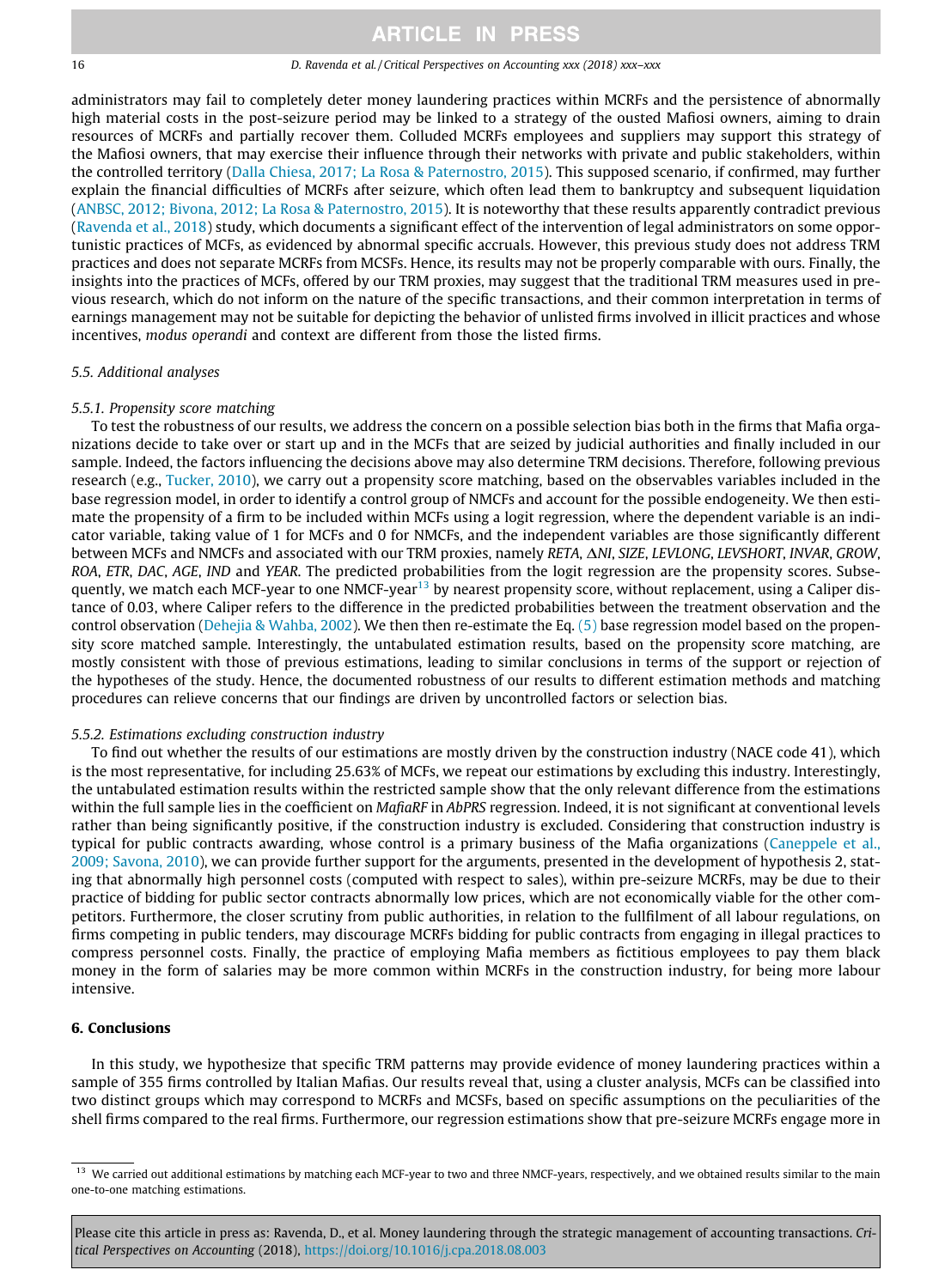#### D. Ravenda et al. / Critical Perspectives on Accounting xxx (2018) xxx–xxx 17

TRM by exhibiting abnormally high raw material/merchandise costs and personnel costs, and abnormally low service costs with a null cumulative effect on reported cash flow from operations (CFO) relative to sales. Conversely, pre-seizure MCSFs exhibit abnormally low material/merchandise costs and personnel costs, and abnormally high service costs with a negative cumulative effect on CFO relative to sales. In addition, the seizure of MCFs and the intervention of legal administrators have no significant impact on TRM proxies within MCRFs, by casting doubt on the ability of legal administrators to completely deter money laundering practices. On the other hand, abnormal material/merchandise costs and personnel costs significantly increase within post-seizure MCSFs, presumably for the interruption of the fictitious business transactions linked to money laundering. More importantly, we provide plausible explanations of the specific money laundering practices that may be evidenced by these TRM patterns within both MCRFs and MCSFs.

The results of this paper provide further empirical support to previous qualitative research [\(Compin, 2008; Neu et al.,](#page-18-0) [2013\)](#page-18-0) describing the role of accounting in facilitating criminal practices (e.g. corruption, money laundering, corporate fraud). More specifically, this study addresses the need to shed light on the links between accounting and criminal activities ([Neu](#page-19-0) [et al., 2013](#page-19-0)). Indeed, we provide support for the insight that the strategic use accounting transactions can support money laundering and the organization of networks among politicians, bureaucrats and business actors, through the transfer of financial resources masked as normally recorded business transactions. However, this apparent normality in the legal form of the fictitious transactions, needed to bring dirty money back into the legal economic circuit, does not correspond to a normality in their magnitude, measured with respect to other variables (e.g. sales and/or total assets) through specific models, which also consider the expected values for the same industry and period. Hence, altering the normal magnitude of the accounting transactions seems to be a requirement to achieve the illicit purpose or at least a common denominator within specific criminal contexts. For example, recording abnormally high material costs with respect to sales may be necessary, not only to transfer the cash to be laundered, but also to achieve additional tax benefits which may complement the illegal circuit. In this respect, we unveil some flaws in the attempts of money launderers to maintain a semblance of rationality and economic credibility of accounting, while using it to carry out and mask the financial crime [\(Compin, 2008](#page-18-0)). These flaws may arise from the inability to achieve a trade-off between rationality of financial information, whose defect may not be immediately evident without more sophisticated data processing, and pursuit of opportunistic purposes. Hence, the efforts to detect money laundering practices within firms should be primarily addressed to develop methods capable of highlighting any abnormality and inconsistency in the magnitude of accounting transactions, which should be assessed by considering the peculiarities of the industry, market conditions, business and institutional context. Furthermore, as evidenced by our identification of two MCFs clusters, to draw valid conclusions, these methods should not neglect the heterogeneity of the firms involved in money laundering based, among others, on the distinction between real firms and shell firms and their consequent different involvement in each money laundering stage. In this regard, our study suggests that warning indicators able to highlight an abnormally high efficiency of some firms, compared to their peers, may be useful for public authorities to unveil money laundering activities within firms. Specifically, the generation of unusually high value added, in the form of revenue (output) from business activities, with relatively low input resources (i.e., capital assets and labour) may be typical of shell firms like MCSFs, as evidenced by our analysis. Furthermore, this abnormally high efficiency may automatically result in an abnormally fast asset growth. A capital structure characterized by high short-term indebtedness, undercapitalization (low equity) and low capital intensity, relative to the local industry standards, may also signal the absence of real business operations within shell firms. Additional money laundering warning indicators suggested by our study, also valid for firms with real business activities, are based on the analysis by nature and magnitude of the common expenditure transactions. Specifically, the abnormal and inconsistent margins of raw material/merchandise, personnel and service costs, computed on the related sales and assessed against the concurrent business patterns and trends, typical of the local socio-economic context, may provide evidence of the opportunistic usage of the underlying business transactions to carry out transfers of illicit resources.

In addition, our study suggests that the anti-corruption role of accounting is significantly weakened in favor of the facilitating role ([Neu et al., 2013\)](#page-19-0), when the external scrutiny from regulators is weak, its relevance in determining the terms of trades with stakeholders is relatively low, and the involvement of colluded entities allows the monetary flow through abnormal trade transactions [\(Ferwerda et al., 2013; Mitchell, Sikka, & Willmott, 1998; Zdanowicz, 2009\)](#page-19-0). Hence, the function of accounting and the way it is used greatly depend on the socio-economic and institutional context. This is particularly true for MCFs, whose criminal methods and strong networks within the controlled territory increase their leeway to strategically use accounting transactions for their illicit purposes. In this respect, the outcomes of our study offer arguments to challenge the orthodox view which suggests that accounting only needs to ''do more" rather than ''do differently" in the global fight against corruption or money laundering ([Everett et al., 2007\)](#page-18-0). Specifically, according to this view, the solutions that accounting can offer, to address corruption and money laundering, may arise from an improvement of the accounting procedures and regulations, an enhancement of powers, resources and methods of the supreme audit institutions, a privatization of government services fostering market competition and efficiency, and a greater involvement of members of civil society through more information on government activity and compliance with principles of legality and sound management ([Everett et al.,](#page-18-0) [2007; Murphy & Albu, 2018; Okike, 2004](#page-18-0)).

Conversely, our study supports prior research showing that the implementation of internal control procedures including accounting and auditing reports, primarily focused on the economic performance, may produce modest results against corrupt practices in a social environment characterized by apparently legitimate networks of colluded entities that, under a cloak of secrecy and pressure for high profits, support the flow of illicit resources disguised by creative accounting transac-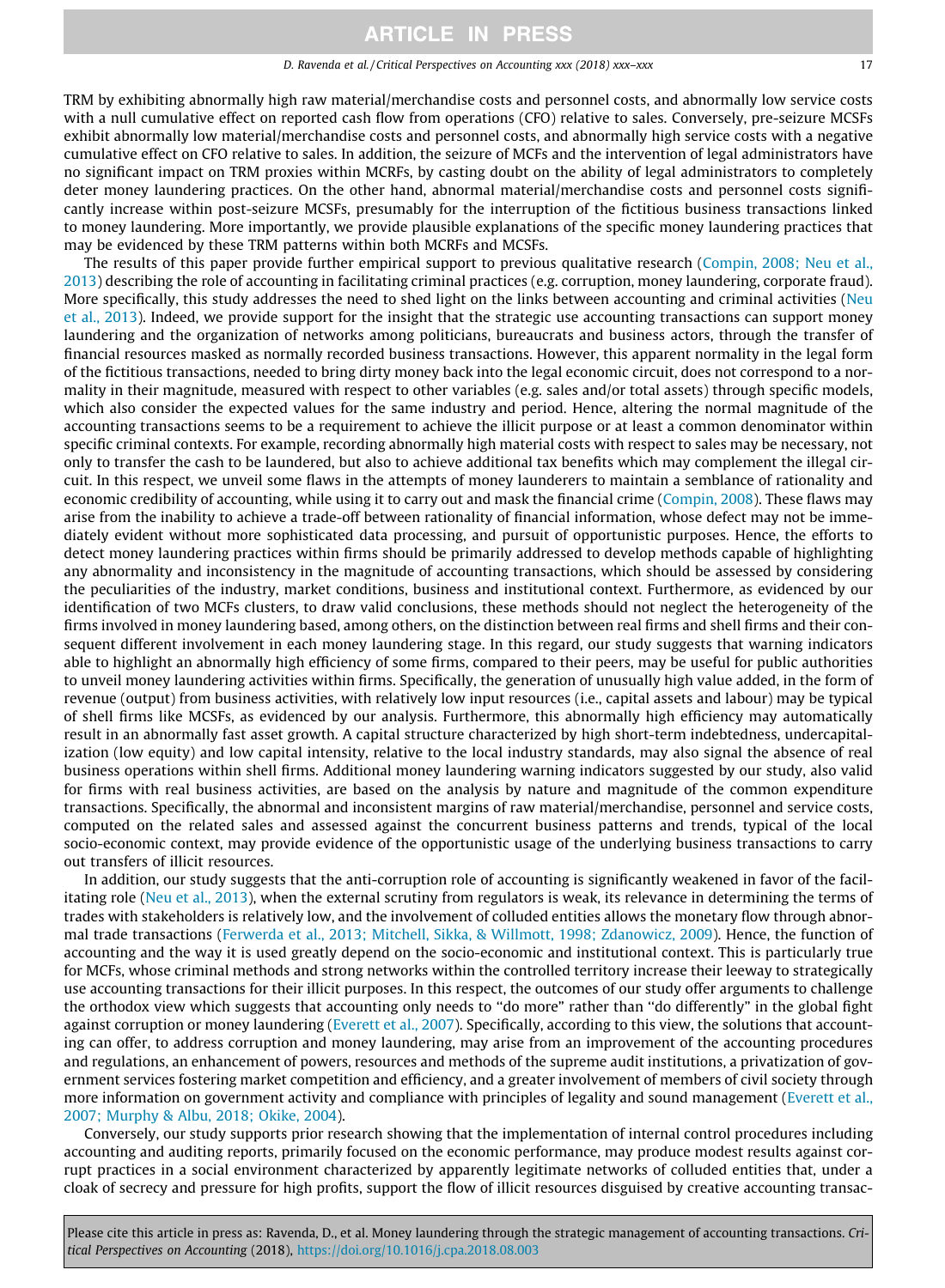#### <span id="page-17-0"></span>18 D. Ravenda et al. / Critical Perspectives on Accounting xxx (2018) xxx–xxx

tions [\(Compin, 2008; Sikka & Lehman, 2015](#page-18-0)). In this regard, a more radical perspective on the accounting role suggests that any effective initiative to address the problem should also consider the peculiarities of the socio-economic and political context, the needs of the victims of criminal practices, and the modus operandi of the key actors that, as in the case of MCFs, may include members of civil society and business community (i.e., the supply-side of corruption [\(Sikka & Lehman, 2015\)](#page-20-0)), as well as representatives of public institutions [\(Everett et al., 2007\)](#page-18-0). Therefore, accounting should promote a different type of accountability more focused on improving the quality and type of information demanded by all stakeholders, including the non-primary users of accounting that are victims of crime, and less concerned about the international harmonization of accounting procedures and standards ([Johnston, 2015\)](#page-19-0). Specifically, more mandatory disclosure on the sources of funding and supply, anti-competitive practices, entrenched legislative and regulatory privileges, public contracts and concessions awarding criteria, related party transactions, and terms of trade with suppliers and customers may weaken the monopolistic market power of MCFs, encourage business competitors, give more bargaining power to their customers and suppliers and reduce opportunities for money laundering ([Johnston, 2015\)](#page-19-0). Furthermore, more specific mandatory disclosure on employee conditions and compliance with labour regulations may enhance transparency and accountability towards employees [\(Parsa,](#page-19-0) [Roper, Muller-Camen, & Szigetvari, 2018; Williams & Adams, 2013](#page-19-0)), by particularly discouraging labour exploitation practices, especially against weaker social categories (i.e., immigrants and women), as means of money laundering. Finally, the enhancement of the environmental reporting and disclosures on compliance with environmental regulations may help in the fight against the so-called Eco-Mafias, engaged in money laundering through the profitable business of the environmental crimes at substantial social, economic and environmental expense for communities, their livelihoods and habitats [\(Contrafatto, 2014; Walters, 2013](#page-18-0)).

In summary, more transparency in the generation and flow of resources within the business networks, achieved through specific mandatory reporting requirements and their independent examination, may contribute to the deterrence of criminal infiltrations responsible for money laundering through shell companies and fictitious accounting transactions [\(Neu et al.,](#page-19-0) [2013](#page-19-0)). In addition, the presence of strong and functional civil society organizations (e.g., NGOs, trade unions, free media and other supportive mechanisms), preferably supported and protected by public institutions, may contribute to monitoring the business practices and safeguarding the stakeholders that are victims of crime [\(Parsa et al., 2018](#page-19-0)). In this regard, a relevant example can certainly be the anti-Mafia civil organization Addiopizzo in Sicily that fights against the payment of the protection money (pizzo), which Mafia organizations impose on the local entrepreneurs by extortion. Among other initiatives aiming to create an anti-Mafia business network, Addiopizzo has created a process to certify and disclose information on the entrepreneurs that resist paying the pizzo and collaborating with the Mafia [\(Vaccaro & Palazzo, 2015](#page-20-0)). Last but not least, the strengthening of the aforementioned radical view and its effectiveness may require the implementation of training systems for accountants and auditors that recognize the importance of critical and reflexive thinking on the different role of accounting for the public interest and the actual information needs of victims of crime [\(Everett et al., 2007\)](#page-18-0).

Finally, as a further contribution, our paper may give rise to critical arguments against the traditional TRM proxies, used in previous research, and the way they are interpreted, which may be ill-suited for explaining the behavior of unlisted firms, especially if involved in specific illicit activities.

These findings, however, are subject to some limitations. First, the empirical evidence is limited to the patterns showed by our TRM proxies, whereas the underlying practices are assumed based on previous studies. Regarding the methodology, we cannot rule out the presence of a bias in the selection of our MCFs sample, considering that we only include MCFs detected and seized by judicial authorities which, because of their specific characteristics, are included in the AIDA database. Finally, other reasons than money laundering may lead to abnormal values of our TRM measures and their correct interpretation should necessarily consider the specific incentives and context of the examined firms.

We propose several opportunities for future research. First, a further study could exploit data collected through a series of interviews to a restricted sample of MCFs, belonging to different industries, or, in alternative, to their legal administrators (perhaps more approachable) with the purpose of confirming and broadening the insights of our study, using a more qualitative approach. Second, our proxies could be tested on other types of firm that are expected to engage in TRM, to gain further insight into their measurement ability. Third, future studies could examine the directional effect on earnings of TRM in unlisted firms which, especially in certain circumstances, might be different from that in listed firms. Fourth, additional information could be collected on MCFs, to identify further subgroups based on their modus operandi and the related costs and revenue manipulation patterns. Lastly, the results of this study could be corroborated in other countries, where organized crime and money laundering practices are widespread.

#### Appendix A. Variable definitions

### TRM\_PROXY: AbMTR, AbPRS, AbSRV or AbCFO:

AbMTR: abnormal material costs computed as the residuals from Eq. [\(1\)](#page-7-0); AbPRS: abnormal personnel costs computed as the residuals from Eq.  $(1)$ ; AbSRV: abnormal service costs computed as the residuals from Eq.  $(1)$ ; AbCFO: abnormal CFO computed as the residuals from Eq. [\(2\).](#page-7-0)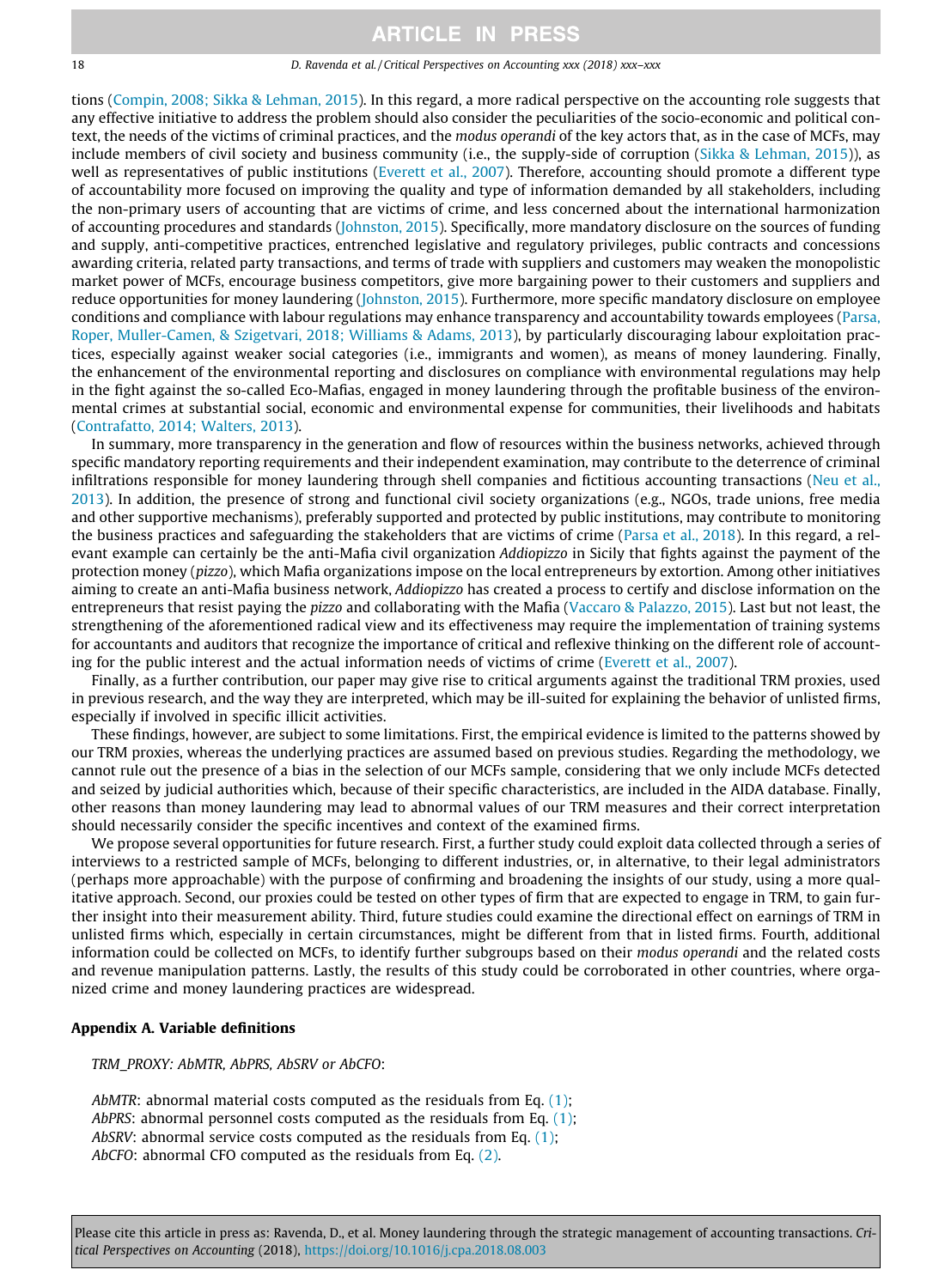#### D. Ravenda et al. / Critical Perspectives on Accounting xxx (2018) xxx–xxx 19

<span id="page-18-0"></span>MafiaRF: indicator variable taking value of 1 for MCRFs and 0 otherwise.

MafiaSF: indicator variable taking value of 1 for MCSFs and 0 otherwise.

MafiaRF\_CONF: indicator variable taking value of 1 for MCRFs in the post-seizure years and 0 otherwise.

MafiaSF\_CONF: indicator variable taking value of 1 for MCSFs in the post-seizure years and 0 otherwise.

RETA: revenues divided by total assets, standardized by industry-year.

 $\Delta$ NI: absolute value of change in net income relative to previous year divided by lagged total assets, standardized by industry-year.

SIZE: natural logarithm of total assets, standardized by industry-year.

LEVLONG: long-term liabilities divided by total assets, standardized by industry-year.

LEVSHORT: short-term liabilities divided by total assets, standardized by industry-year.

INVAR: total inventories and receivables divided by total assets, standardized by industry-year.

GROW: change in total assets relative to previous year divided by lagged total assets, standardized by industry-year.

ROA: income before tax divided by total assets, standardized by industry-year.

ETR: current tax expense divided by income before tax, standardized by industry-year.

DAC: discretionary accruals computed as the residuals from the performance adjusted modified Jones model [\(Kothari,](#page-19-0) [Leone, & Wasley, 2005\)](#page-19-0).

AGE: firm's age in years, standardized by industry-year.

LOSS: indicator variable taking a value of 1 if the firm had two or more consecutive years of negative income including the current and 0 otherwise.

SUSP: indicator variable taking a value of 1 for firm-years with earnings before tax over lagged assets greater than or equal to zero but less than 0.01 and 0 otherwise.

IND: indicator variables for two-digit industry NACE codes.

YEAR: indicator variables for fiscal years.

CAPINT: net tangible and intangible fixed assets divided by total assets, standardized by industry-year.

### References

ANBSC. (2012). Relazione annuale dell'Agenzia Nazionale per l'amministrazione e la destinazione dei beni sequestrati e confiscati alla criminalità organizzata.

[Arezzo, M. F. \(2014\). Social capital and undeclared work: An empirical analysis in Italy from 1998 to 2008.](http://refhub.elsevier.com/S1045-2354(18)30261-2/h0010) Social Indicators Research, 118(2), 695–709.

Arlacchi, P. (2010). [La mafia imprenditrice. Dalla calabria al centro dell'inferno](http://refhub.elsevier.com/S1045-2354(18)30261-2/h0015). Milano: Il Saggiatore. Bivona, E. (2012). Aspetti critici nei processi di risanamento e sviluppo duraturo delle aziende confiscate alla criminalità organizzata. In AA.VV., Il bene

dell'azienda. Scritti in onore di Vittorio Coda (pp. 321–353). Milano: Giuffrè. [Bromley, P., & Powell, W. W. \(2012\). From smoke and mirrors to walking the talk: Decoupling in the contemporary world.](http://refhub.elsevier.com/S1045-2354(18)30261-2/h0025) The Academy of Management Annals, 6[\(1\), 483–530](http://refhub.elsevier.com/S1045-2354(18)30261-2/h0025).

[Buonanno, P., Prarolo, G., & Vanin, P. \(2016\). Organized crime and electoral outcomes. Evidence from Sicily at the turn of the XXI century.](http://refhub.elsevier.com/S1045-2354(18)30261-2/h0030) European Journal of [Political Economy, 41](http://refhub.elsevier.com/S1045-2354(18)30261-2/h0030), 61–74.

[Calderoni, F. \(2014a\). Measuring the presence of the mafias in Italy. In](http://refhub.elsevier.com/S1045-2354(18)30261-2/h0035) Organized crime, corruption and crime prevention (pp. 239–249). Cham: Springer [International Publishing](http://refhub.elsevier.com/S1045-2354(18)30261-2/h0035).

[Calderoni, F. \(2014b\). Mythical numbers and the proceeds of organised crime: Estimating mafia proceeds in Italy.](http://refhub.elsevier.com/S1045-2354(18)30261-2/h0040) Global Crime, 15(1–2), 138–163.

[Caneppele, S., Calderoni, F., & Martocchia, S. \(2009\). Not only banks. Criminological models on the infiltration of public contracts by Italian organized crime.](http://refhub.elsevier.com/S1045-2354(18)30261-2/h0045) [Journal of Money Laundering Control, 12](http://refhub.elsevier.com/S1045-2354(18)30261-2/h0045)(2), 151–172.

[Champeyrache, C. \(2014\). Artificial scarcity, power, and the Italian Mafia.](http://refhub.elsevier.com/S1045-2354(18)30261-2/h0050) Journal of Economic Issues, 48(3), 625–640.<br>Chaney, P. K., Faccio, M., & Parsley, D. (2011). The quality of accounting information in politically [2\), 58–76.](http://refhub.elsevier.com/S1045-2354(18)30261-2/h0055)

[Chong, A., & Lopez-De-Silanes, F. \(2015\). Money laundering and its regulation.](http://refhub.elsevier.com/S1045-2354(18)30261-2/h0060) Economics and Politics, 27(1), 78–123.

[Cohen, D. A., Dey, A., & Lys, T. Z. \(2008\). Management in the pre- and post-sarbanes-oxley periods.](http://refhub.elsevier.com/S1045-2354(18)30261-2/h0065) The Accounting Review, 83(3), 757–787.

[Cohen, J., Ding, Y., Lesage, C., & Stolowy, H. \(2010\). Corporate fraud and managers' behavior: Evidence from the press.](http://refhub.elsevier.com/S1045-2354(18)30261-2/h0070) Journal of Business Ethics, 95(SUPPL. 2), [271–315.](http://refhub.elsevier.com/S1045-2354(18)30261-2/h0070)

[Cohen, D. A., & Zarowin, P. \(2010\). Accrual-based and real earnings management activities around seasoned equity offerings.](http://refhub.elsevier.com/S1045-2354(18)30261-2/h0075) Journal of Accounting and [Economics, 50](http://refhub.elsevier.com/S1045-2354(18)30261-2/h0075)(1), 2–19.

[Compin, F. \(2008\). The role of accounting in money laundering and money dirtying.](http://refhub.elsevier.com/S1045-2354(18)30261-2/h0080) Critical Perspectives on Accounting, 19(5), 591–602.

[Contrafatto, M. \(2014\). The institutionalization of social and environmental reporting: An Italian narrative.](http://refhub.elsevier.com/S1045-2354(18)30261-2/h0085) Accounting, Organizations and Society, 39(6), [414–432.](http://refhub.elsevier.com/S1045-2354(18)30261-2/h0085)

[Coppens, L., & Peek, E. \(2005\). An analysis of earnings management by European private firms.](http://refhub.elsevier.com/S1045-2354(18)30261-2/h0090) Journal of International Accounting, Auditing and Taxation, 14 [\(1\), 1–17](http://refhub.elsevier.com/S1045-2354(18)30261-2/h0090).

[Cram, D. P., Karan, V., & Stuart, I. \(2009\). Three threats to validity of choice-based and matched-sample studies in accounting research.](http://refhub.elsevier.com/S1045-2354(18)30261-2/h0095) Contemporary [Accounting Research, 26](http://refhub.elsevier.com/S1045-2354(18)30261-2/h0095)(2), 477–516.

[Dalla Chiesa, N. \(2017\). La sfida delle aziende confiscate. Tra sistemi locali e modelli imprenditoriali.](http://refhub.elsevier.com/S1045-2354(18)30261-2/h0100) Rivista Di Studi e Ricerche Sulla Criminalità Organizzata, 3 [\(2\), 20–45](http://refhub.elsevier.com/S1045-2354(18)30261-2/h0100).

[Dechow, P., Ge, W., & Schrand, C. \(2010\). Understanding earnings quality: A review of the proxies, their determinants and their consequences.](http://refhub.elsevier.com/S1045-2354(18)30261-2/h0105) Journal of [Accounting and Economics, 50](http://refhub.elsevier.com/S1045-2354(18)30261-2/h0105)(2–3), 344–401.

[Dehejia, R. H., & Wahba, S. \(2002\). Propensity score-matching methods for nonexperimental causal studies.](http://refhub.elsevier.com/S1045-2354(18)30261-2/h0110) Review of Economics and Statistics, 84(1), [151–161.](http://refhub.elsevier.com/S1045-2354(18)30261-2/h0110)

[Della Porta, D., & Vannucci, A. \(2007\). Corruption and anti-corruption: The political defeat of 'Clean Hands' in Italy.](http://refhub.elsevier.com/S1045-2354(18)30261-2/h0115) West European Politics, 30(4), 830–853. Della Porta, D., & Vannucci, A. (2011). [The hidden order of corruption: An institutional approach](http://refhub.elsevier.com/S1045-2354(18)30261-2/h0120). Ashgate Pub..

[Duellman, S., Ahmed, A. S., & Abdel-Meguid, A. M. \(2013\). An empirical analysis of the effects of monitoring intensity on the relation between equity](http://refhub.elsevier.com/S1045-2354(18)30261-2/h0125) incentives and earnings management. [Journal of Accounting and Public Policy, 32](http://refhub.elsevier.com/S1045-2354(18)30261-2/h0125)(6), 495–517.

Eurostat. (2013). Money laundering in Europe – 2013 edition. Retrieved February 28, 2016, from [http://ec.europa.eu/eurostat/web/products-statistical](http://ec.europa.eu/eurostat/web/products-statistical-working-papers/-/KS-TC-13-007)[working-papers/-/KS-TC-13-007](http://ec.europa.eu/eurostat/web/products-statistical-working-papers/-/KS-TC-13-007).

[Everett, J., Neu, D., & Rahaman, A. S. \(2007\). Accounting and the global fight against corruption.](http://refhub.elsevier.com/S1045-2354(18)30261-2/h0135) Accounting, Organizations and Society, 32(6), 513–542.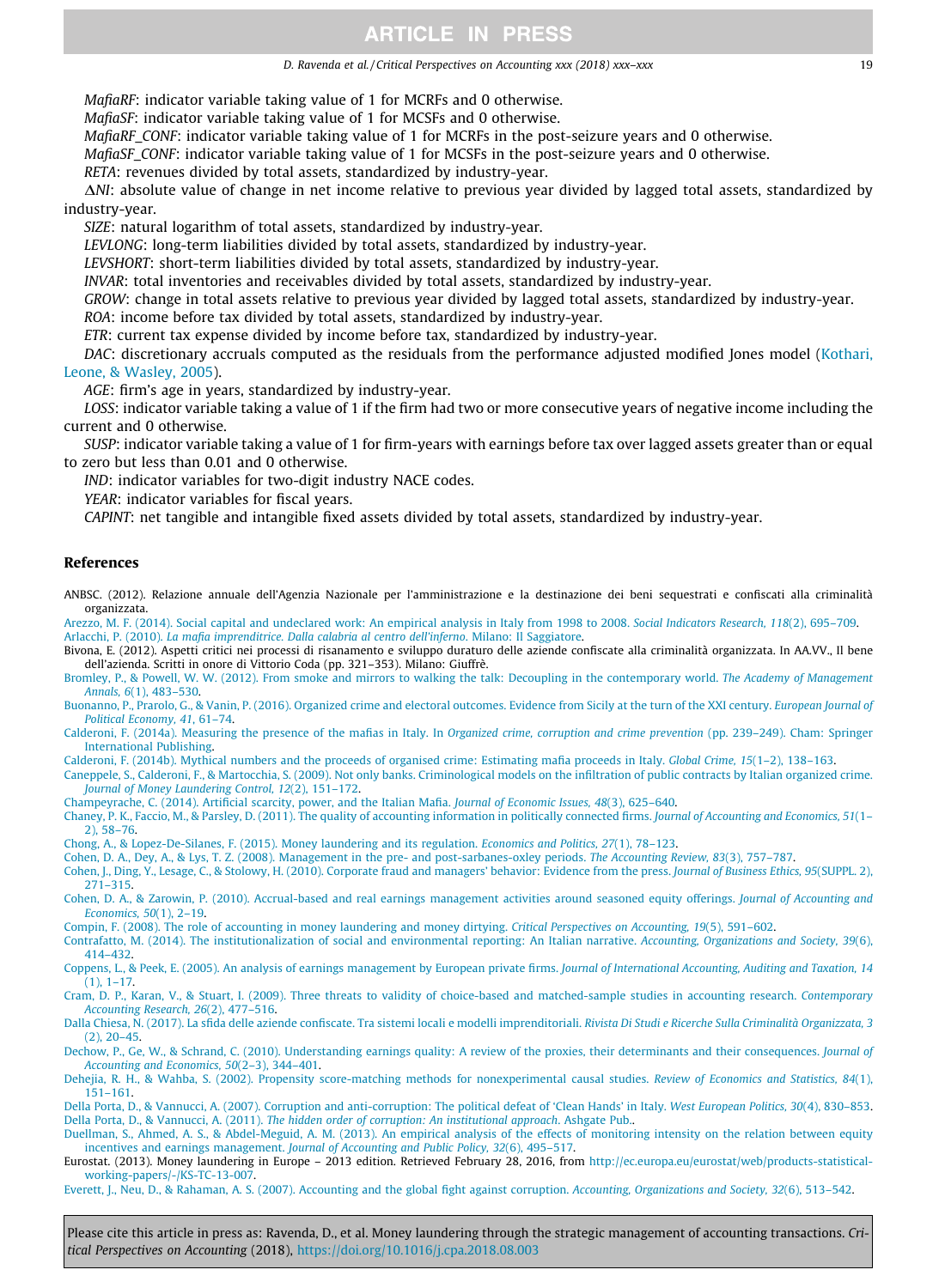#### <span id="page-19-0"></span>20 20 D. Ravenda et al. / Critical Perspectives on Accounting xxx (2018) xxx–xxx

[Fabrizi, M., Malaspina, P., & Parbonetti, A. \(2017\). Caratteristiche e modalità di gestione delle aziende criminali.](http://refhub.elsevier.com/S1045-2354(18)30261-2/h0140) Rivista Di Studi e Ricerche Sulla Criminalità [Organizzata, 3](http://refhub.elsevier.com/S1045-2354(18)30261-2/h0140)(1), 47–66.

[Fama, E. F., & MacBeth, J. D. \(1973\). Risk, return, and equilibrium: Empirical tests.](http://refhub.elsevier.com/S1045-2354(18)30261-2/h0145) Journal of Political Economy, 81(3), 607–636.

Fantò, E. (1999). [L' impresa a partecipazione mafiosa. Economia legale ed economia criminale](http://refhub.elsevier.com/S1045-2354(18)30261-2/h0150). Bari: Dedalo.

[Feld, L. P., & Schneider, F. \(2010\). Survey on the shadow economy and undeclared earnings in OECD countries.](http://refhub.elsevier.com/S1045-2354(18)30261-2/h0155) German Economic Review, 11(2), 109–149. [Ferwerda, J., Kattenberg, M., Chang, H.-H., Unger, B., Groot, L., & Bikker, J. A. \(2013\). Gravity models of trade-based money laundering.](http://refhub.elsevier.com/S1045-2354(18)30261-2/h0160) Applied Economics, 45  $(22)$ , 3170.

Financial Action Task Force. (2006). Typologies report on trade-based money laundering.

[Floros, I. V., & Sapp, T. R. A. \(2011\). Shell games: On the value of shell companies.](http://refhub.elsevier.com/S1045-2354(18)30261-2/h0170) Journal of Corporate Finance, 17(4), 850–867.

Forgione, F. (2009). [Mafia export. Come 'ndrangheta, cosa nostra e camorra hanno colonizzato il mondo](http://refhub.elsevier.com/S1045-2354(18)30261-2/h0175). Milano: B.C. Dalai Editore.

[Gabbioneta, C., Greenwood, R., Mazzola, P., & Minoja, M. \(2013\). The influence of the institutional context on corporate illegality.](http://refhub.elsevier.com/S1045-2354(18)30261-2/h0180) Accounting, Organizations and Society, 38[\(6–7\), 484–504.](http://refhub.elsevier.com/S1045-2354(18)30261-2/h0180)

[Gambetta, D., & Reuter, P. \(1995\). Conspiracy among the Many: The Mafia in Legitimate Industries. In The. Economic \(Ed.\),](http://refhub.elsevier.com/S1045-2354(18)30261-2/h0185) Dimensions of crime (pp. 99–120). [London: Palgrave Macmillan UK.](http://refhub.elsevier.com/S1045-2354(18)30261-2/h0185)

[Gambetta, D., & Sugden, R. \(1995\). The Sicilian mafia: The business of private protection.](http://refhub.elsevier.com/S1045-2354(18)30261-2/h0190) Journal of Economic Literature, 33(2), 863–864.

[Gargouri, R. M., Shabou, R., & Francoeur, C. \(2010\). The relationship between corporate social performance and earnings management.](http://refhub.elsevier.com/S1045-2354(18)30261-2/h0195) Canadian Journal of [Administrative Sciences/Revue Canadienne Des Sciences de l'Administration, 27](http://refhub.elsevier.com/S1045-2354(18)30261-2/h0195)(4), 320–334.

[Gavana, G., Guggiola, G., & Marenzi, A. \(2013\). Evolving connections between tax and financial reporting in Italy.](http://refhub.elsevier.com/S1045-2354(18)30261-2/h0200) Accounting in Europe, 10(2013), 43–70. [Gilmour, N., & Ridley, N. \(2015\). Everyday vulnerabilities – Money laundering through cash intensive businesses.](http://refhub.elsevier.com/S1045-2354(18)30261-2/h0205) Journal of Money Laundering Control, 18(3), [293–303.](http://refhub.elsevier.com/S1045-2354(18)30261-2/h0205)

Grossi, G., & Pianezzi, D. (2016). The new public corruption: Old questions for new challenges. Accounting Forum, (Advance online publication).

[He, P. \(2010\). A typological study on money laundering.](http://refhub.elsevier.com/S1045-2354(18)30261-2/h0215) Journal of Money Laundering Control, 13(1), 15–32. Hybka, M. M. (2014). VAT Evasion in the European Union-Modi Operandi and Their Countermeasures. Prace Naukowe Uniwersytetu Ekonomicznego We Wrocławiu, (325 Management of Enterprises' Finance-Theory and Practice), 52–60.

[Ibrahim, S., & Xu, L. \(2011\). Real and accrual-based earnings management and its legal consequences: Evidence from seasoned equity offerings.](http://refhub.elsevier.com/S1045-2354(18)30261-2/h0225) Accounting [Research Journal, 24](http://refhub.elsevier.com/S1045-2354(18)30261-2/h0225)(1), 1–49.

ICIJ. (2016). Giant leak of offshore financial records exposes global array of crime and corruption ICIJ. Retrieved January 27, 2017, from [https://panamapapers.icij.org/20160403-panama-papers-global-overview.html.](https://panamapapers.icij.org/20160403-panama-papers-global-overview.html)

[Irwin, A. S. M., Choo, K.-K. R., & Liu, L. \(2012\). Modelling of money laundering and terrorism financing typologies.](http://refhub.elsevier.com/S1045-2354(18)30261-2/h0235) Journal of Money Laundering Control, 15(3), [316–335.](http://refhub.elsevier.com/S1045-2354(18)30261-2/h0235)

[Jancsics, D. \(2016\). Offshoring at home? Domestic use of shell companies for corruption.](http://refhub.elsevier.com/S1045-2354(18)30261-2/h0240) Public Integrity, 19(1), 4–21.

[Johnston, M. \(2015\). Making transparency real? Accounting and popular participation in corruption control.](http://refhub.elsevier.com/S1045-2354(18)30261-2/h0245) Critical Perspectives on Accounting, 28, 97–101. [Jones, K. L., Krishnan, G. V., & Melendrez, K. D. \(2008\). Do models of discretionary accruals detect actual cases of fraudulent and restated earnings?](http://refhub.elsevier.com/S1045-2354(18)30261-2/h0250) An empirical analysis. [Contemporary Accounting Research, 25](http://refhub.elsevier.com/S1045-2354(18)30261-2/h0250)(2), 499–531.

[Keen, M., & Smith, S. \(2006\). VAT fraud and evasion: What do we know, and what can be done?](http://refhub.elsevier.com/S1045-2354(18)30261-2/h0255) National Tax Journal, LIX(4), 1–33.

[Kothari, S. P., Leone, A. J., & Wasley, C. E. \(2005\). Performance matched discretionary accrual measures.](http://refhub.elsevier.com/S1045-2354(18)30261-2/h0260) Journal of Accounting and Economics, 39(1), 163–197. [La Rosa, F., & Paternostro, S. \(2015\). L'amministrazione delle aziende confiscate alla criminalità organizzata. La proposta di un framework di studio e](http://refhub.elsevier.com/S1045-2354(18)30261-2/h0265) [un'analisi esplorativa dei decreti di destinazione.](http://refhub.elsevier.com/S1045-2354(18)30261-2/h0265) Piccola Impresa/Small Business (1), 54–84.

[Levi, M., & Reuter, P. \(2006\). Money laundering.](http://refhub.elsevier.com/S1045-2354(18)30261-2/h0270) Crime and Justice, 34(1), 289–375.

Levi, M., & Van Duyne, P. C. (2005). [Drugs and money: Managing the drug trade and crime money in Europe](http://refhub.elsevier.com/S1045-2354(18)30261-2/h0275). Abingdon: Routledge.

Lukes, S. (2005). Power: A radical view[. London: Palgrave Macmillan.](http://refhub.elsevier.com/S1045-2354(18)30261-2/h0280)

[Marques, M., Rodrigues, L. L., & Craig, R. \(2011\). Earnings management induced by tax planning: The case of Portuguese private firms.](http://refhub.elsevier.com/S1045-2354(18)30261-2/h0285) Journal of International [Accounting, Auditing and Taxation, 20](http://refhub.elsevier.com/S1045-2354(18)30261-2/h0285)(2), 83–96.

[Martocchia, S., Tenti, V., & Calderoni, F. \(2014\). Infiltrare gli appalti: I casi di studio. In S. Caneppele \(Ed.\),](http://refhub.elsevier.com/S1045-2354(18)30261-2/h0290) Le mafie dentro gli appalti: Casi di studio e modelli preventivi [\(pp. 11–111\). Milano: Franco Angeli](http://refhub.elsevier.com/S1045-2354(18)30261-2/h0290).

[Mattina, C. \(2011\). The transformations of the contemporary mafia: A perspective review of the literature on mafia phenomena in the context of the](http://refhub.elsevier.com/S1045-2354(18)30261-2/h0295) [internationalisation of the capitalist economy.](http://refhub.elsevier.com/S1045-2354(18)30261-2/h0295) International Social Science Journal, 62(203–204), 229–245.

[Mihu, S. \(2012\). Tax havens and the money laundering phenomenon.](http://refhub.elsevier.com/S1045-2354(18)30261-2/h0300) Economics, Management and Financial Markets, 7(4), 386–396.

[Mitchell, A., Sikka, P., & Willmott, H. \(1998\). Sweeping it under the carpet: The role of accountancy firms in moneylaundering.](http://refhub.elsevier.com/S1045-2354(18)30261-2/h0305) Accounting, Organizations and Society, 23[\(5–6\), 589–607.](http://refhub.elsevier.com/S1045-2354(18)30261-2/h0305)

[Morales, J., Gendron, Y., & Guénin-Paracini, H. \(2014\). The construction of the risky individual and vigilant organization: A genealogy of the fraud](http://refhub.elsevier.com/S1045-2354(18)30261-2/h0310) triangle. [Accounting, Organizations and Society, 39](http://refhub.elsevier.com/S1045-2354(18)30261-2/h0310)(3), 170–194.

[Murphy, J., & Albu, O. B. \(2018\). The politics of transnational accountability policies and the \(re\)construction of corruption: The case of Tunisia,](http://refhub.elsevier.com/S1045-2354(18)30261-2/h0315) Transparency [International and the World Bank.](http://refhub.elsevier.com/S1045-2354(18)30261-2/h0315) Accounting Forum, 42(1), 32–46.

[Neu, D., Everett, J., & Rahaman, A. S. \(2015\). Preventing corruption within government procurement: Constructing the disciplined and ethical subject.](http://refhub.elsevier.com/S1045-2354(18)30261-2/h0320) Critical [Perspectives on Accounting, 28](http://refhub.elsevier.com/S1045-2354(18)30261-2/h0320), 49–61.

[Neu, D., Everett, J., Rahaman, A. S., & Martinez, D. \(2013\). Accounting and networks of corruption.](http://refhub.elsevier.com/S1045-2354(18)30261-2/h0325) Accounting, Organizations and Society, 38(6–7), 505–524. [Okike, E. \(2004\). Management of crisis: The response of the auditing profession in Nigeria to the challenge to its legitimacy.](http://refhub.elsevier.com/S1045-2354(18)30261-2/h0330) Accounting, Auditing & [Accountability Journal, 17](http://refhub.elsevier.com/S1045-2354(18)30261-2/h0330), 705–730.

Palmer, D. (2012). [Normal organizational wrongdoing: A critical analysis of theories of misconduct in and by organizations](http://refhub.elsevier.com/S1045-2354(18)30261-2/h0335). Oxford: Oxford University Press. [Parsa, S., Roper, I., Muller-Camen, M., & Szigetvari, E. \(2018\). Have labour practices and human rights disclosures enhanced corporate accountability? The](http://refhub.elsevier.com/S1045-2354(18)30261-2/h0340) [case of the GRI framework.](http://refhub.elsevier.com/S1045-2354(18)30261-2/h0340) Accounting Forum, 42(1), 47–64.

[Perols, J. L., & Lougee, B. A. \(2011\). The relation between earnings management and financial statement fraud.](http://refhub.elsevier.com/S1045-2354(18)30261-2/h0345) Advances in Accounting, 27(1), 39–53.

Piga, G. (2011). A fighting chance against corruption in public procurement? In International handbook on the economics of corruption, volume two (pp. 141-181).

[Radcliffe, V. S. \(2008\). Public secrecy in auditing: What government auditors cannot know.](http://refhub.elsevier.com/S1045-2354(18)30261-2/h0355) Critical Perspectives on Accounting, 19(1), 99–126.

[Ravenda, D., Argilés-Bosch, J. M., & Valencia-Silva, M. M. \(2015\). Detection model of legally registered Mafia firms in Italy.](http://refhub.elsevier.com/S1045-2354(18)30261-2/h0360) European Management Review, 12 [\(1\), 23–39](http://refhub.elsevier.com/S1045-2354(18)30261-2/h0360).

[Ravenda, D., Valencia-Silva, M. M., Argilés-Bosch, J. M., & Garcia-Blandon, J. \(2018\). Accrual management as an indication of money laundering through](http://refhub.elsevier.com/S1045-2354(18)30261-2/h0365) legally registered Mafia firms in Italy. [Accounting, Auditing & Accountability Journal, 31](http://refhub.elsevier.com/S1045-2354(18)30261-2/h0365)(1), 286–317.

[Rezaee, Z. \(2005\). Causes, consequences, and deterence of financial statement fraud.](http://refhub.elsevier.com/S1045-2354(18)30261-2/h0370) Critical Perspectives on Accounting, 16(3), 277–298.

[Riccardi, M. \(2014\). When criminals invest in businesses: Are we looking in the right direction? An exploratory analysis of companies controlled by mafias.](http://refhub.elsevier.com/S1045-2354(18)30261-2/h0375) In [Organized Crime, Corruption and Crime Prevention: Essays in Honor of Ernesto U. Savona](http://refhub.elsevier.com/S1045-2354(18)30261-2/h0375) (vol. 9783319018, pp. 197–206). Cham: Springer International **Publishing** 

Roth, J. (2010). [Mafialand deutschland](http://refhub.elsevier.com/S1045-2354(18)30261-2/h0380). München: Heyne.

[Roychowdhury, S. \(2006\). Earnings management through real activities manipulation.](http://refhub.elsevier.com/S1045-2354(18)30261-2/h0385) Journal of Accounting and Economics, 42(3), 335–370.

[Ruehsen, M., & Spector, L. \(2015\). Follow the proliferation money.](http://refhub.elsevier.com/S1045-2354(18)30261-2/h0390) Bulletin of the Atomic Scientists, 71(5), 51–58.

[Sargiacomo, M., Ianni, L., D'Andreamatteo, A., & Servalli, S. \(2015\). Accounting and the fight against corruption in Italian government procurement: A](http://refhub.elsevier.com/S1045-2354(18)30261-2/h0395) [longitudinal critical analysis \(1992–2014\).](http://refhub.elsevier.com/S1045-2354(18)30261-2/h0395) Critical Perspectives on Accounting, 28, 89–96.